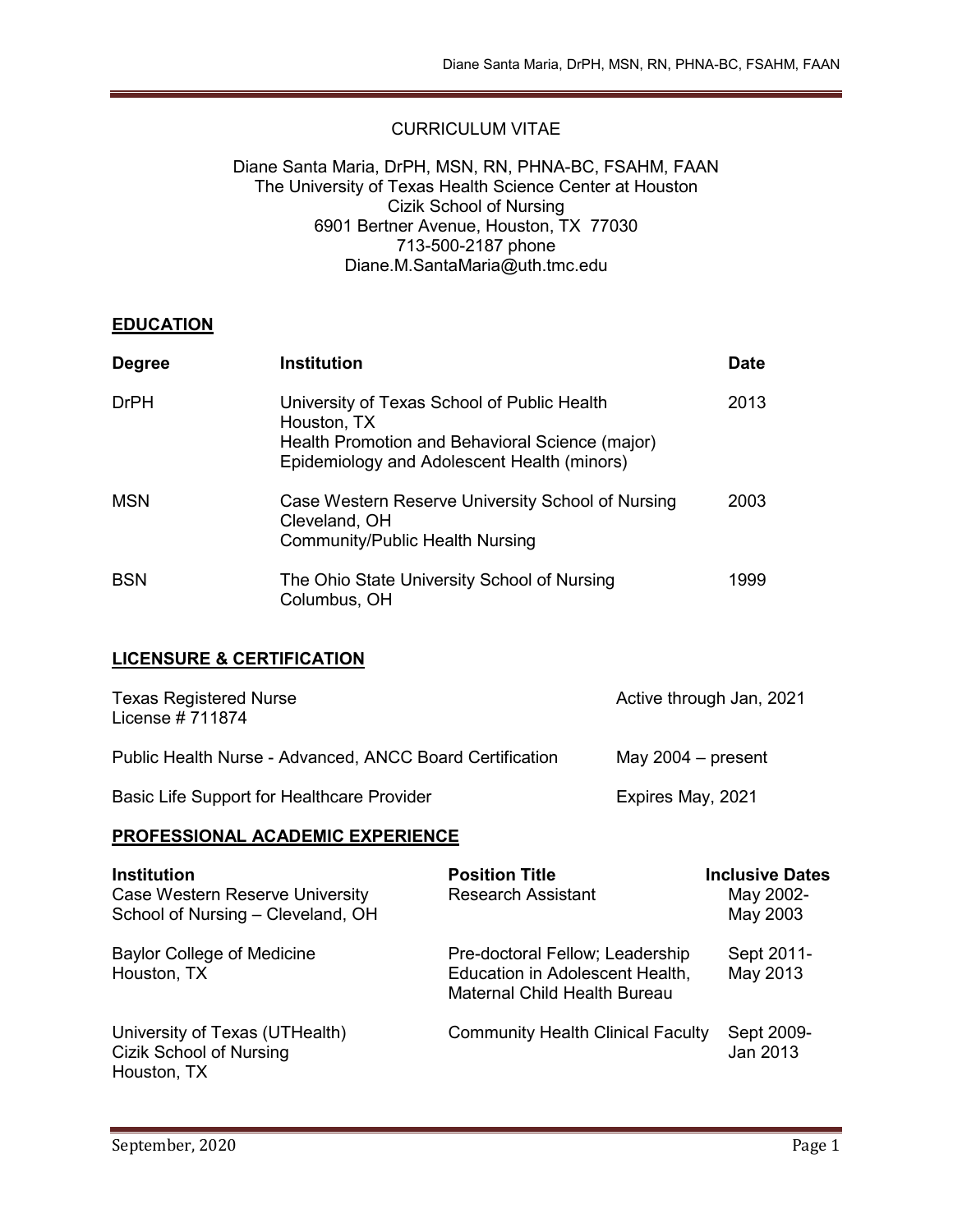| <b>UTHealth School of Public Health</b><br>Houston, TX                                                               | <b>Teaching Assistant</b>                                                               | May 2010-<br>May 2011                           |
|----------------------------------------------------------------------------------------------------------------------|-----------------------------------------------------------------------------------------|-------------------------------------------------|
| <b>UTHealth Cizik School of Nursing</b><br>Department of Nursing Systems                                             | Assistant Professor, tenure track                                                       | May 2013-<br>Aug, 2018                          |
| <b>UTHealth School of Public Health</b><br><b>Center for Health Promotion &amp; Prevention Research</b>              | <b>Adjunct Assistant Professor</b>                                                      | June 2013-<br>present                           |
| <b>UTHealth Cizik School of Nursing</b><br>Department of Nursing Systems                                             | <b>Partners Research Scholar</b><br><b>Endowed Faculty</b>                              | Nov 2014-<br>Oct 2017                           |
| University of California at San Francisco<br><b>School of Medicine</b><br><b>Centers for AIDS Prevention Studies</b> | <b>Visiting Professor</b>                                                               | June 2016-<br><b>July 2018</b>                  |
| <b>UTHealth Cizik School of Nursing</b><br>Department of Nursing Systems                                             | Dorothy T. Nicholson<br><b>Distinguished Professor</b>                                  | Appointed<br>Dec 1, 2016                        |
| <b>UTHealth Cizik School of Nursing</b>                                                                              | Interim Dean                                                                            | Aug 20, 2018-<br>Sept 1, 2020                   |
| <b>UTHealth Cizik School of Nursing</b><br>Department of Research                                                    | Associate Professor with tenure                                                         | Sept 1, 2018-<br>present                        |
| <b>UTHealth Cizik School of Nursing</b><br>Department of Research                                                    | John P. McGovern<br><b>Distinguished Professor</b>                                      | Appointed<br>Sept 1, 2018                       |
| <b>UTHealth Cizik School of Nursing</b><br>Department of Research                                                    | Jane and Robert Cizik<br><b>Distinguished Chair</b>                                     | Appointed<br>Sept 1, 2020                       |
| <b>UTHealth Cizik School of Nursing</b><br>Department of Research                                                    | <b>Huffington Foundation Endowed</b><br>Chair Nursing Education Leadership Sept 1, 2020 | Appointed                                       |
| <b>UTHealth Cizik School of Nursing</b><br>Department of Research                                                    | Dean                                                                                    | Appointed<br>Sept 1, 2020                       |
| <b>NON-ACADEMIC POSITIONS</b>                                                                                        |                                                                                         |                                                 |
| Institution<br>Indian Health Service, Ho-Chunk Nation<br><b>Black River Falls, WI</b>                                | <b>Position Title</b><br>Director, Community Health<br><b>Nursing Department</b>        | <b>Inclusive Dates</b><br>Oct 2003-<br>Jan 2005 |
| Medical Institute for Sexual Health<br>Austin, TX                                                                    | <b>Health Educator</b>                                                                  | March 2005-<br><b>June 2008</b>                 |
| <b>Medical Institute for Sexual Health</b><br>Austin, TX                                                             | <b>Program Director</b>                                                                 | June 2008-<br>Aug 2009                          |
| Medical Institute for Sexual Health<br>Austin, TX                                                                    | Principal Investigator                                                                  | Aug 2009-<br>Jan 2010                           |
|                                                                                                                      |                                                                                         |                                                 |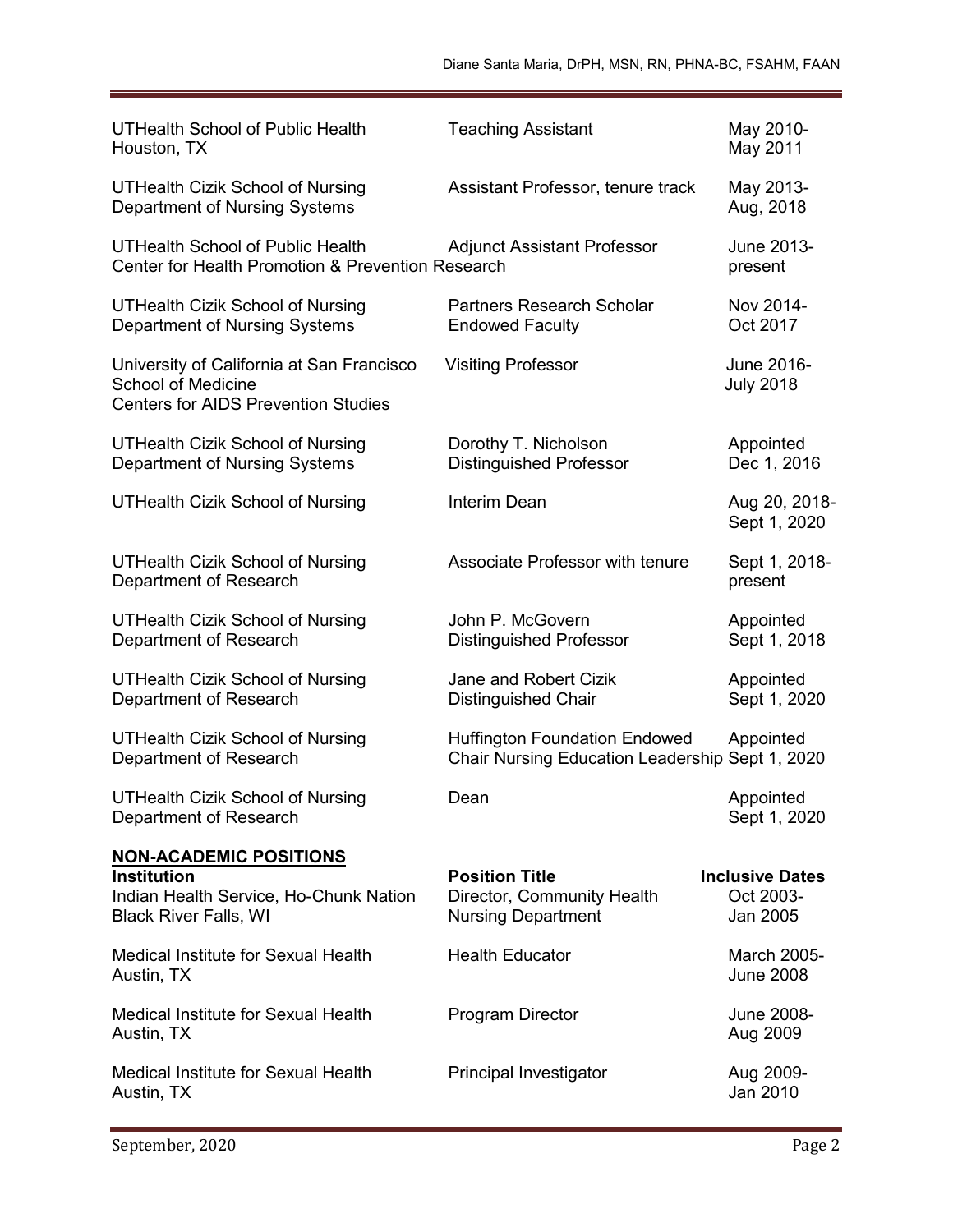### **CLINICAL APPOINTMENTS**

| <b>Institution</b><br><b>United States Peace Corps</b><br>Dominican Republic                                              | <b>Activity</b><br><b>Community Health</b><br><b>Registered Nurse</b>                                            | <b>Inclusive Dates</b><br><b>July 1999-</b><br>Sep 2001 |
|---------------------------------------------------------------------------------------------------------------------------|------------------------------------------------------------------------------------------------------------------|---------------------------------------------------------|
| <b>University Hospitals</b><br>Cleveland, OH                                                                              | <b>Registered Nurse</b><br>Medical/Surgical                                                                      | Nov 2001-<br>Oct 2003                                   |
| <b>HONORS &amp; AWARDS</b><br><b>Awards</b><br>Outstanding Community/<br><b>Public Health Nurse Leader</b><br>Scholarship | <b>Awarding Organization</b><br><b>Case Western Reserve University</b><br>Francis Payne Bolton School of Nursing | <b>Date</b><br>2003                                     |
| <b>Excellence in Research Award</b>                                                                                       | <b>MD Anderson Cancer Center Cancer</b><br>Survivorship                                                          | 2013                                                    |
| <b>Research Poster Winner</b>                                                                                             | UTHealth Advances in Teaching and Learning<br>Conference                                                         | 2015                                                    |
| <b>UTHealth Dean's Service Award</b>                                                                                      | <b>UTHealth Cizik School of Nursing</b>                                                                          | 2016                                                    |
| <b>Top Rated Podium Presenter</b>                                                                                         | Council for the Advancement of Nursing Science<br>State of the Science Conference                                | 2016                                                    |
| New Investigator Award<br>semi-finalist                                                                                   | Society for Adolescent Health and Medicine                                                                       | 2018                                                    |
| <b>Top 150 Houston Nurses</b>                                                                                             | <b>Houston Chronicle Salute to Nurses</b>                                                                        | 2018                                                    |
| <b>Regional Chapter Award</b>                                                                                             | Society for Adolescent Health and Medicine<br><b>Texas Chapter</b>                                               | 2019                                                    |
| Fellow                                                                                                                    | Society for Adolescent Health and Medicine                                                                       | 2019                                                    |
| Fellow                                                                                                                    | American Academy of Nursing                                                                                      | 2019                                                    |

### **GRANTS**

#### **Current Funded Protocols = \$5,422,376**

- 1. Homeless Youth Healthcare Initiative, Simmons Foundation, **Joint Principal Investigator**, TOTAL = \$120,000. June, 2017 – May, 2021.
- 2. Developing and pilot testing of a rigorously developed, theory-based, multi-level motivational interviewing-based pregnancy prevention and support intervention for youth experiencing homelessness. **Principal Investigator**, TOTAL = \$60,000.00. Simmons Foundation, June, 2018 – May, 2020.
- 3. Come As You Are Assessing the Efficacy of a Nurse Case Management HIV Prevention and Care Intervention among Homeless Youth. **Principal Investigator**, TOTAL = \$3,085,854. NIH National Institute of Nursing Research (R01NR017837), Jan, 2019 – May, 2023.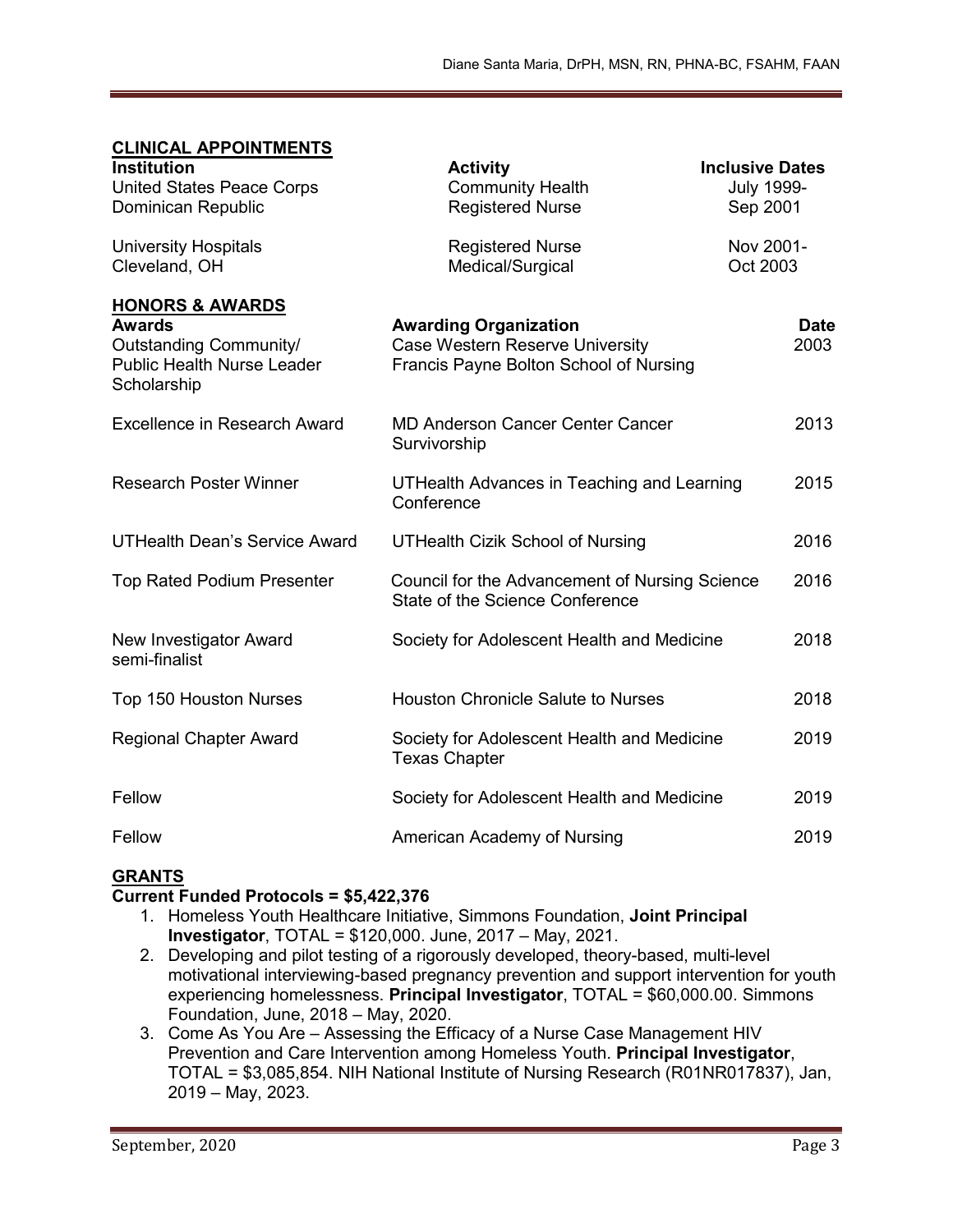- 4. Come As You Are Assessing the Efficacy of a Nurse Case Management HIV Prevention and Care Intervention among Homeless Youth. **Principal Investigator**, TOTAL = \$94,810. NIH National Institute of Nursing Research Sexual and Gender Minority Supplement (R01NR017837-01A1S1), Aug 2, 2019 – Aug 1, 2020.
- 5. Come As You Are Assessing the Efficacy of a Nurse Case Management HIV Prevention and Care Intervention among Homeless Youth. **Principal Investigator**, TOTAL = \$313,666. NIH National Institute of Nursing Emergency Response to COVID-19 Supplement (R01NR017837-02S1), Aug 28,2020 – Aug 27, 2022.
- 6. Expanding "All for Them": A comprehensive school-based approach to increase HPV vaccination. **Co-Investigator**, TOTAL = \$1,961,712. CPRIT April 1, 2020- Feb, 28, 2023.

### **Past Funded Protocols = \$2,238,217**

- 1. Using Social Marketing and Mobile School-Based Vaccination Clinics to Increase HPV Vaccination in High-Risk Geographic Areas. Cancer Prevention & Research Institute of Texas (CPRIT; PP170046) **Co-Investigator**, TOTAL = \$1,499,970. Mar, 2017 – Aug, 2020.
- 2. Using real-time assessments to personalize HIV prevention for homeless youth, a mobile intervention. **Principal Investigator**, TOTAL = \$100,00.00. PARTNERS Research Grant Aug, 2018- July, 2020.
- 3. Psychiatric Medication Adherence after Crisis Emergency Care in Young Adults (PACE-YA). University of Houston Graduate College of Social Work. **Co-Investigator**, TOTAL= \$29,998. Apr, 2017 – Dec, 2019.
- 4. Efficacy Trial for a Brief Parent-Based Adolescent Sexual Health Intervention, NIH, R15 National Institute of Child Health and Human Development (NICHD; R15HD081364), **Principal Investigator**, TOTAL = \$462,000. May, 2015 - Apr, 2019.
- 5. Homeless Youth Risk and Resilience Study: Exploring Points of Intervention to Prevent Risk Behaviors in Homeless Young Adults across 7 Cities. Greater Houston Community Foundation. **Co-Principal Investigator**, TOTAL = \$15,000, Apr, 2016-Sept, 2017
- 6. Development of a HIV Risk Estimator to Predict Imminent HIV Risk Behaviors in Homeless Youth, NIH, National Institute of Child Health and Human Development (NICHD, R25 HD045810) from the University of California San Francisco Center for AIDS Prevention Studies (CAPS), **Principal Investigator**, TOTAL = \$20,000. Sept, 2016 – Aug, 2017.
- 7. Improving Identification of Human Trafficking Victims in a Healthcare Setting. Texas Pediatric Society, **Co-Investigator,** TOTAL= \$2,500. Jan 2016-June, 2017
- 8. Using Ecological Momentary Assessments to Determine Real-Time Risk Factors for Sexual Behaviors and Substance Use in Homeless Adolescents. UTSON PARTNERS Grant. **Principal Investigator,** TOTAL = \$13,250. May, 2015 – May, 2016.
- 9. Development and Pilot of Homeless Youth Point-in-Time Count Methodology. Greater Houston Community Foundation. **Co-Principal Investigator**. TOTAL = \$148,000. June, 2014 - May, 2015.
- 10. Exploring Youth Homelessness in Houston, TX. University of Houston Downtown Center for Family Strengths, **Principal Investigator**. TOTAL = \$15,000. Oct, 2013 - Sept, 2014.
- 11. Pilot and Feasibility Testing of a Clinic-to-Community Translation of a Parent-Based Adolescent Sexual Health Intervention. University of Texas Health Science Center at Houston Center for Clinical and Translational Sciences. **Principal Investigator**. TOTAL = \$32,499. Sept, 2013 - Dec, 2014.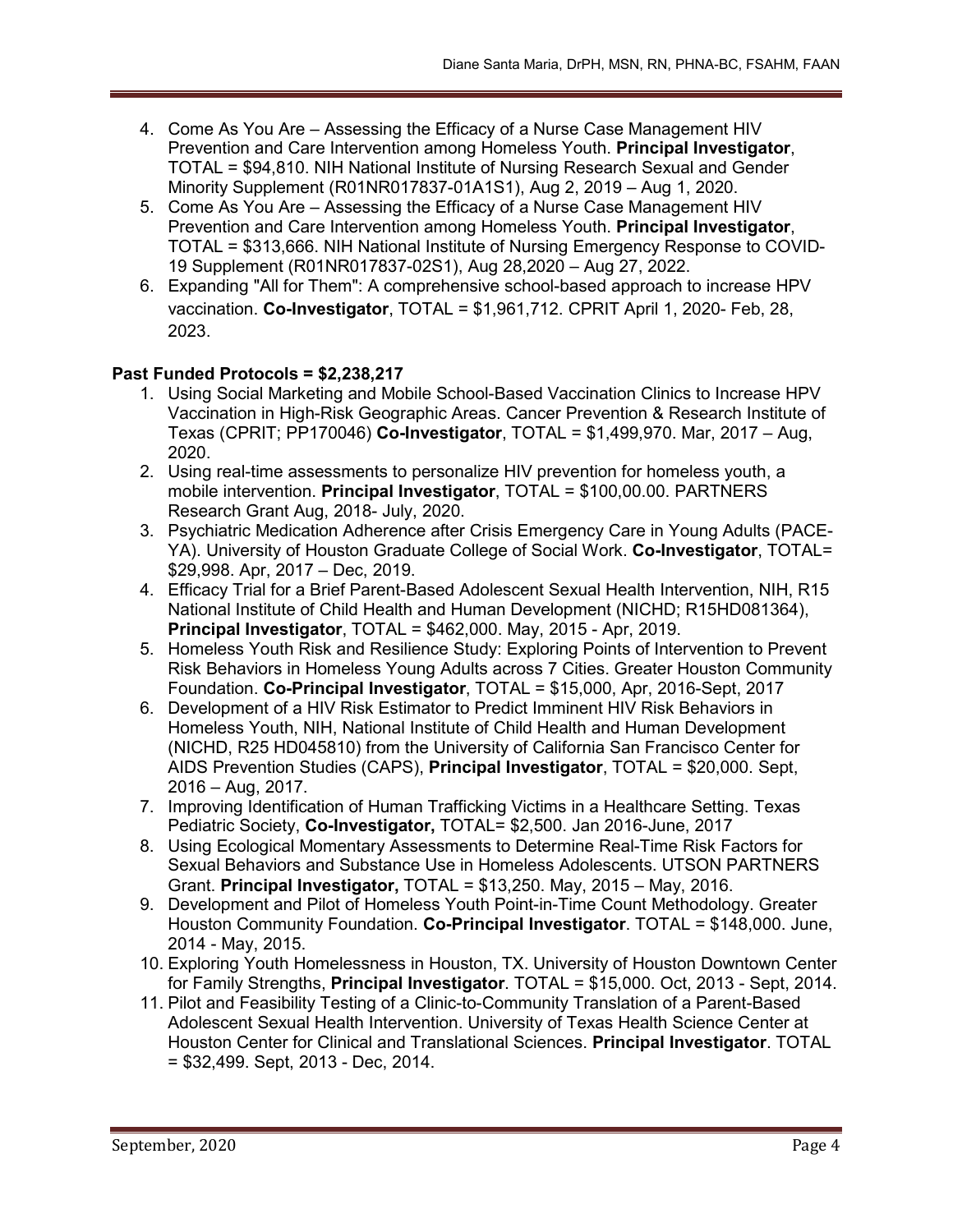### **PUBLICATIONS**

**Peer Reviewed Publications (\* = database derived; + = student, ^ =senior author, IF = journal impact factor)**

- 1. Power, T. G., Sleddens, E. F., Berge, J., Connell, L., Govig, B., Hennessy, E., Ligget, L., Mallan, K., **Santa Maria, D.**, Odoms-Young, A., St. George, S. M. (2013). Contemporary research on parenting: Conceptual, methodological, and translational issues. *Childhood Obesity 9, s1* (IF= 1.87)
- 2. **\*Santa Maria, D.**, Swartz, M.C., Markham, C., Chandra, J., McCurd,y S., Basen-Engquist, K. (2014). Parental factors related to weight management in survivors of childhood CNS tumors: A qualitative study. *Journal of Pediatric Oncology Nursing,* 31(2) 84-94. doi:10.1177/1043454213518112 (IF= 0.99)
- 3. **\*Santa Maria, D.**, Markham, C., Swank, P., Baumler, E., McCurdy, S., Tortolero, S. (2014). Does parental monitoring moderate the relation between parent-child communication and pre-coital sexual behaviors among urban, minority early adolescents? *Sex Education,* 14(3). doi:10.1080/14681811.2014.886034 (IF= 0.51)
- 4. **\*Santa Maria, D.**, Markham, C., McCurdy, S., Engebretson, J. (2014). Parent-child communication about sex in African American mother-early adolescent son dyads. *Family Medicine and Medical Science Research,* 3:3 (IF= 0.36)
- 5. **\*Santa Maria, D.**, Markham, C., Bluethmann, S., Mullen, P. (2015). Parent-based adolescent sexual health interventions and effect on communication outcomes – A systematic review and meta-analysis. *Perspectives on Sexual and Reproductive Health 47(1)*, 37-50. (IF= 2.20)
- 6. \*D'Cruz, J., **Santa Maria, D.**, Dube, S., Markham, C., McLaughlin, J., Wilkerson, J. M., Peskin, M. F., Tortolero, S., Shegog, R. (2015). Promoting parent-child sexual health dialogue with an intergenerational game: Parent and youth perspectives. *Games for Health,* 4(2), 113-122. (IF= 2.02)
- 7. +\*Childress, S., Reitzel, L. R., **Santa Maria, D**., Kendzor, D. E., Moisiuc, A., Businelle, M. S. (2015). Mental illness and substance use problems in relation to homelessness onset. *American Journal of Health Behavior*, *39,* 549-555. (IF= 1.84)
- 8. \*Ha, Y., Narendorf, S., **Santa Maria, D.**, Bezette-Flores, N. (2015). Barriers and facilitators to shelter utilization among homeless youth. *Evaluation and Program Planning*, 53, 25-33. [doi:10.1016/j.evalprogplan.](http://dx.doi.org/10.1016/j.evalprogplan.2015.07.001) 2015.07.001 (IF= 1.44)
- 9. **\*Santa Maria, D.,** Narendorf, S., Bezette-Flores, N, Ha, Y. (2015). "Then you fall off": Experiences and responses to transitioning to homelessness in youth and young adults. *Journal of Family Strengths,* 15(1), 5.
- 10. **\*Santa Maria, D.,** Narendorf, S., Ha, Y. Bezette-Flores, N., (2015). Exploring contextual factors of youth homelessness and sexual risk behaviors: A qualitative study. *Perspectives on Sexual and Reproductive Health,* 47(4). doi:10.1363/47e6715. (IF= 2.20)
- 11. **\*Santa Maria, D.**, Markham, C., Crandall, S., Guilamo-Ramos, V. (2016). Preparing student nurses as parent-based adolescent sexual health educators: Results of a pilot study. *Public Health Nursing*. 34(2). 130-137. doi:10.1111/phn.12262 [doi] (IF= 0.79)
- 12. +Raber, M., Swartz, M., **Santa Maria, D.**, O'Connor, T., Baranowski, T., Li, R., Chandra, J. (2016). Parental involvement in exercise and diet interventions for childhood cancer survivors: A systematic review. *Pediatric Research, 80*(3), 338-346. doi:10.1038/pr.2016.84 [doi] (IF= 2.76)
- 13. \*Narendorf, S., Jennings, B., **Santa Maria, D**. (2016). Parenting and homeless: Profiles of young adult mothers and fathers in unstable housing situations. *Families in Society: The Journal of Contemporary Social Services,* 97(3), 200-211. doi: 10.1606/1044- 3894.2016.97.29 (IF= 0.76)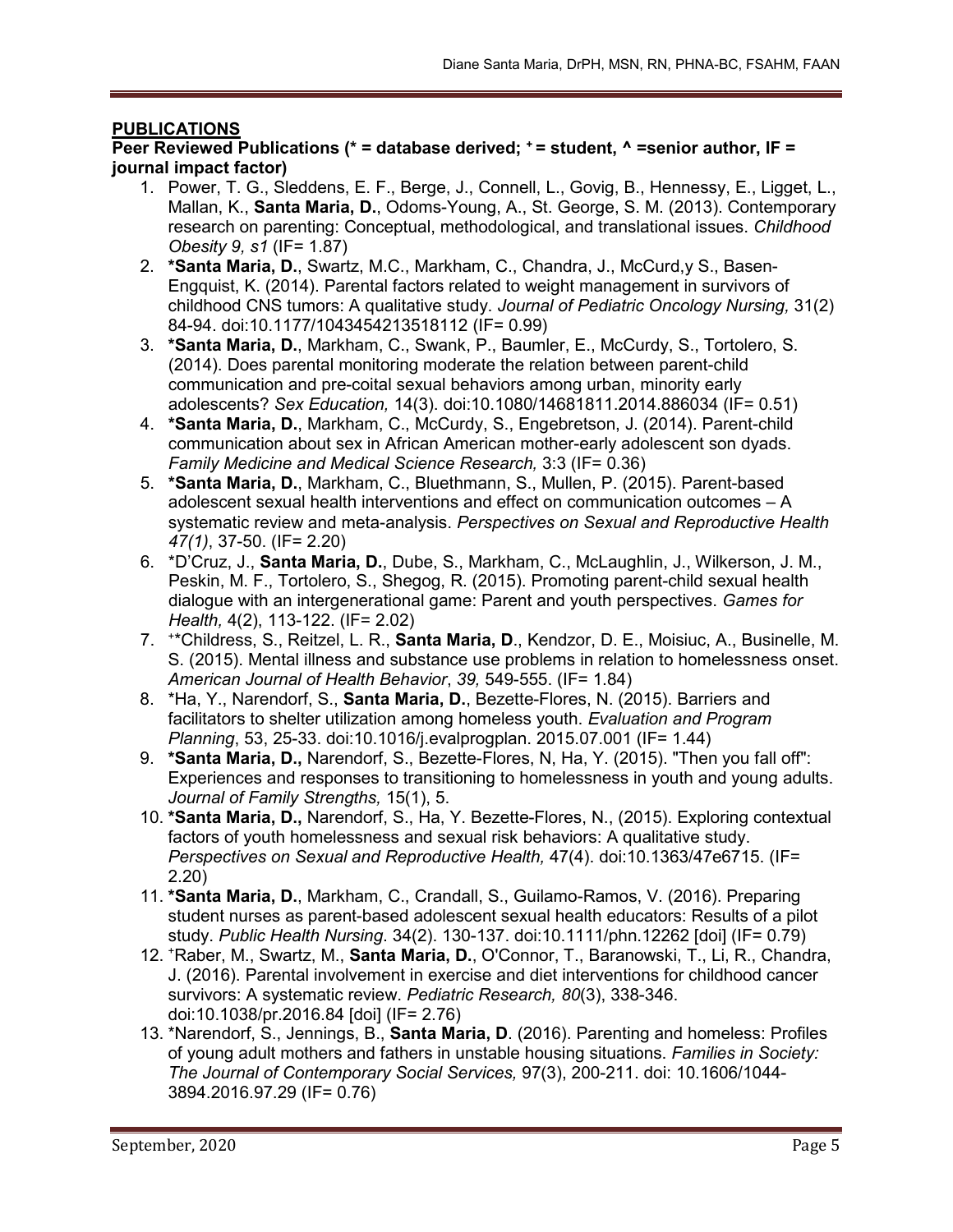- 14. \*Narendorf, S., **Santa Maria, D.,** Ha, Y., Cooper, J., (2016). Counting and surveying homeless youth: Recommendations from Youth Count 2.0!: A community-academic partnership. *Journal of Community Health, 1-8.* doi:10.1007/s10900-016-0210-x (IF= 1.72)
- 15. **Santa Maria, D**., Guilamo-Ramos, V., Jemmott, L. S., Derouin, A., Villarruel, A. (2017). Nurses on the front lines: Improving adolescent sexual and reproductive health across health care settings. *The American Journal of Nursing*, *117*(1), 42-51. (IF= 1.39)
- 16. **\*Santa Maria, D. M**., Narendorf, S. C., Barman-Adhikari, A., Petering, R., Flash, C. A. (2017). Implications for PrEP uptake in homeless young adults: A mixed-methods study. *Journal of Adolescent Health Abstracts*, *60*(2), S25-S26. (IF= 3.61)
- 17. \*Narendorf, S., Cross, M., **Santa Maria, D.,** Swank, P., Bordnick, E. (2017). Relations between mental health problems, mental health treatment, and substance use in homeless youth. *Drug and Alcohol Dependence*, 175, 1-8. (IF= 3.28)
- 18. Society for Adolescent Health and Medicine, Tebb, K., Urbach, K., Burke, P., Vyver, E., **Santa Maria**, D., Gibson, E., Cole, M. (2017). Improving knowledge about, access to, and utilization of long-acting reversible contraception among adolescents and young adults. *Journal of Adolescent Health,* 60, 472-474. (IF= 3.61)
- 19. ^+\*King, B., Abrego, D., Narendorf, S., **Santa Maria, D**. (2017). Representations of homelessness, home environments, and authority in the context of runaway behaviors reported by foster care youth residing in an emergency shelter. *Journal of Social Distress and Homelessness. 26*(2), 138-147
- 20. \*Markham, C. M., Peskin, M., Addy, R. C., Wilkerson, M., Johnson Baker, K., **Santa Maria, D.**, Hernandez, B., Schick, V., Shegog, R., Tortolero, S., Paat, Y., Temple, J. R. (2017). Assessing the need and receptivity for an integrated healthy sexual and dating relationships intervention for community college students. *Journal of Applied Research on Children: Informing Policy for Children at Risk, 8,(1)*.
- 21. **\*Santa Maria, D.,** Padhye, N. S., Yang, Y., Gallardo, K. G., Jung, J., Santos, G. M., Businelle, M. S. (2017). Substance use patterns and predictors among homeless youth: Results of an ecological momentary assessment. *American Journal of Drug and Alcohol Abuse,* 1-10. (IF= 2.16)
- 22. Guilamo-Ramos, V., Bowman, A., Stoumbos, A., **Santa Maria, D.** (2018). Addressing a critical gap in national teen pregnancy prevention programs: Latino adolescent males and the role of their fathers. *Journal of Adolescent Health 62(3), S81-S86.* (IF= 3.61)
- 23. **\*Santa Maria, D.,** Reagan, E., Markham, C., Guilamo-Ramos, V. (2018). Feasibility and efficacy of a student-nurse delivered, parent-based sexual health curriculum in underserved communities: A pilot study. *Pediatric Nursing. 44(1).* (IF= 1.41)
- 24. **\*Santa Maria, D.,** Narendorf, S., Cross, M. (2018). Prevalence and correlates of substance use in homeless youth and young adults. *Journal of Addictions Nursing 29(1), 23-31.* (IF = 0.40)
- 25. \***Santa Maria, D**., Hernandez, D. C., Arlinghaus, K. R., Gallardo, K., Maness, S. B., Kendzor, D. E., Reitzel L. R., Businelle, M. S. (2018). Current Age, Age at First Sex, Age at First Homelessness, and HIV Risk Perceptions Predict Sexual Risk Behaviors among Sexually Active Homeless Adults. *International Journal of Environmental Research and Public Health* 15(2). (IF = 2.15)
- 26. **\*Santa Maria, D.,** Padhye, N., Yang. Y, Gallardo, K. G., Businelle, M. S. (2018). Predicting Sexual Behaviors Among Homeless Young Adults: Ecological Momentary Assessment Study. *JMIR Journal of Public Health and Surveillance*; 4(2); e39 (IF = 5.18)
- 27. Leonard, A., Fields, E., Chadi, N., Sanders, R., **Santa Maria, D**., Tellier, P., Cooper, B. (2018). HIV Pre-Exposure Prophylaxis medication for adolescents and young adults: A position paper of the Society for Adolescent Health and Medicine. *Journal of Adolescent*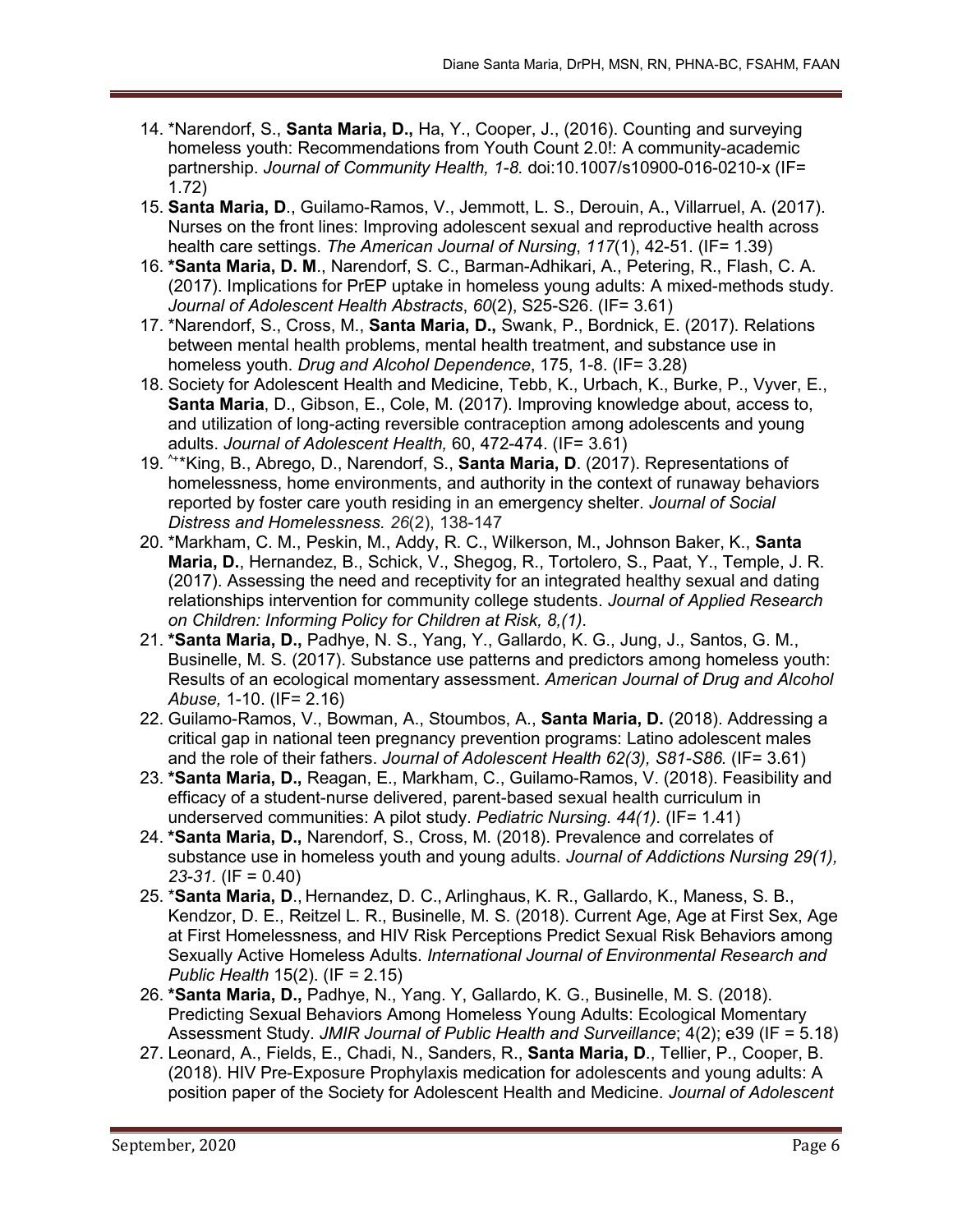*Health*. 63, (4), 513-516.<https://doi.org/10.1016/j.jadohealth.2018.07.021> (IF= 3.61)

- 28. **\*Santa Maria, D.,** Flash, C. A. Narendorf, S. C., Barman-Adhikari, A., Petering, R., Hsun-Ta, H., Shelton, J., Bender, K., Ferguson, K., (2018). Knowledge and Attitudes About Pre-Exposure Prophylaxis Among Homeless Young Adults in Seven U.S. Cities. *Journal of Adolescent Health.* 00, 1-7. doi:10.1016/j.jadohealth.2018.06.023 (IF= 3.61)
- 29. **Santa Maria, D,** Rafferty, J., Lau, M., Guilamo-Ramos, V., Tebb, K., Chadi, N., Ambresin, A., Vyver, E., Marcell, A., (2018). Advocating for Adolescent Male Sexual and Reproductive Health: A Position Statement from the Society for Adolescent Health and Medicine. *Journal of Adolescent Health. 63(5), 657-661.* [doi.org/10.1016/j.jadohealth.](https://doi.org/10.1016/j.jadohealth.2018.08.007) [2018.08.007](https://doi.org/10.1016/j.jadohealth.2018.08.007) (IF= 3.61)
- 30. **\***Ha, Y., Thomas, M.C., Narendorf, S.C., **Santa Maria, D**., (2018). Correlates of shelter use among young adults experiencing homelessness. *Children and Youth Services Review, 94, 477-484.* (IF= 1.38)
- 31. \*Narendorf, S., Bowen, E., Thibaudeau, E., **Santa Maria, D**. (2018). [Risk and resilience](https://urldefense.proofpoint.com/v2/url?u=https-3A__www.sciencedirect.com_science_article_pii_S0190740917308162&d=DwMFAg&c=6vgNTiRn9_pqCD9hKx9JgXN1VapJQ8JVoF8oWH1AgfQ&r=m79WUu438MrRbwXPhyipMguoIgdCx9stdrj7-80G12M&m=UaibAB4gldXMhFmf6CzauPxe6Q_Mx7fJ_i6dLKslAck&s=F90aonYyfwRqksRRyKZLFdwzpoS8Nu2NqAkB0ad5sKA&e=)  [among young adults experiencing homelessness: A typology for service planning.](https://urldefense.proofpoint.com/v2/url?u=https-3A__www.sciencedirect.com_science_article_pii_S0190740917308162&d=DwMFAg&c=6vgNTiRn9_pqCD9hKx9JgXN1VapJQ8JVoF8oWH1AgfQ&r=m79WUu438MrRbwXPhyipMguoIgdCx9stdrj7-80G12M&m=UaibAB4gldXMhFmf6CzauPxe6Q_Mx7fJ_i6dLKslAck&s=F90aonYyfwRqksRRyKZLFdwzpoS8Nu2NqAkB0ad5sKA&e=) *Children and Youth Services Review*. 86, 157-165 (IF = 1.23)
- 32. \*Shelton, J., DeChants, J., Bender, K., Hsu, H., **Santa Maria, D.,** Petering, R., Ferguson, K., Narendorf, S. & Barman-Adhikari, A. (2018) Homelessness and housing experiences among LGBTQ young adults in seven U.S. cities. *Cityscape: A Journal of Policy Development and Research, 20*(3).
- 33. **\*Santa Maria, D.,** Gallardo, K., Narendorf, S. C., Petering, R., Barman-Adhikari, A., Flash, C. A., Ha, H., Shelton, J., Ferguson, K., Bender, K. (2019). Implications for PrEP Uptake in Young Adults Experiencing Homelessness: A Mixed Methods Study. *AIDS Education and Prevention,* 31(1), 73-91. (IF = 1.76)
- 34. +\*Mostajabian, S., **Santa Maria, D.,** Wiemann, C., Newlin, E., Bocchini, C. (2019). Identifying Sexual and Labor Exploitation among Sheltered Youth Experiencing Homelessness: A Comparison of Screening Methods. *International Journal of Environmental Research and Public Health* 16 (3), 363; doi[:10.3390/ijerph16030363](https://dx.doi.org/10.3390/ijerph16030363) (IF  $= 2.15$
- 35. +\*Daundasekara, S., Gallardo, K., **Santa Maria, D.,** Hernandez, D., Truong, C., Yip, M., Wilkerson, J., Kendzor, D., Businelle M. (2019). Shelter Service Utilization among Adults Experiencing Homelessness: Associations with Substance Use Disorder, Mental Health Diagnosis, Dual Diagnosis, and Sociodemographic Characteristics. *Health Behavior and Policy Review. 6* (2), 128-139.
- 36. \*Barman-Adhikari, A., Hsu, H., Brydon, D., Petering, R., **Santa Maria, D**., Narendorf, S., Shelton, J., Bender, K. & Ferguson, K. (2019). Prevalence and Correlates of Non-Medical Use of Prescription Drugs (NMUPD) among Young Adults Experiencing Homelessness in Seven Cities Across the United States. *Drug and Alcohol Dependence*, 200, 152-160 (IF= 3.28).
- 37. **\***Maness, S. B., Reitzel, L. R., Hernandez, D. C., **Santa Maria, D. M**., Batson, M. A., Zingg, T., Kendzor, D. E., & Businelle, M. S. (2019). Modifiable Risk Factors and Readiness to Change among Homeless Adults. *American Journal of Health Behavior*. 43(2), 373-379. (IF= 1.84).
- 38. **\*Santa Maria, D,** Cuccaro, P., Bender, K., Cron, S., Fine, M., Sibinga, E. (2020). Feasibility of a mindfulness-based intervention with sheltered youth experiencing homelessness. *Journal of Child and Family Studies, 1-12*. <https://doi.org/10.1007/s10826-019-01583-6>
- 39. **\*Santa Maria, D.,** Breeden, K., Drake, S., Narendorf, S. C., Barman-Adhikari, A., Petering, R., Ha, H., Shelton, J., Ferguson, K., Bender, K. (2020). Gaps in Sexual Assault Health Care among Homeless Young Adults. *American Journal of Preventive*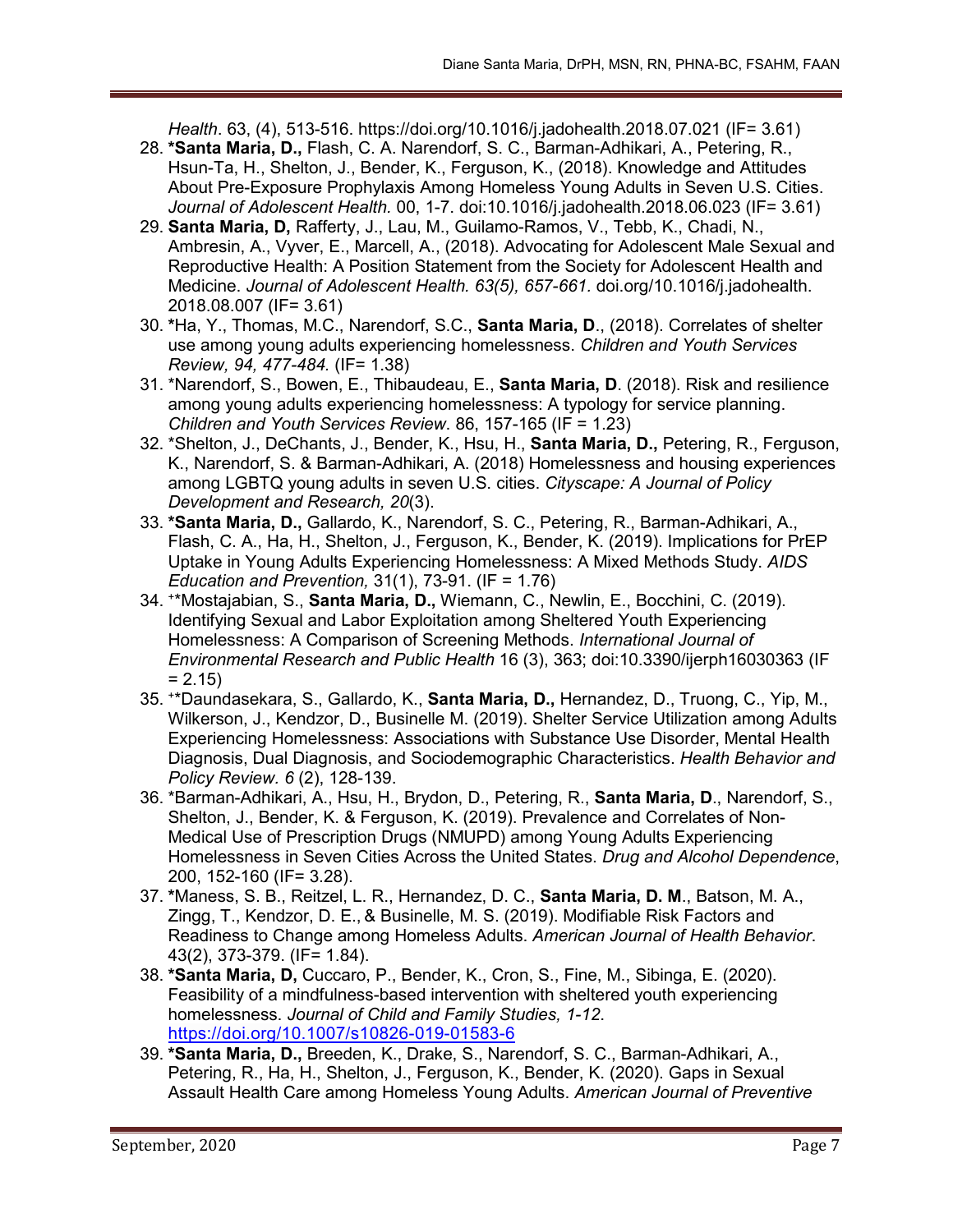*Medicine.* 58(2), 191-198. (IF=4.53).

- 40. \***Santa Maria, D.,** Daundasekara, S., Hernandez, D., Narendorf, S., (2020). Sexual Risk Classes among Youth Experiencing Homelessness: Relation to Childhood Adversities, Current Mental Symptoms, Substance Use, and HIV Testing. *PLoS one* 15(1). (IF=2.78).
- 41. \*Narendorf, S.C., Brydon, D., **Santa Maria, D.,** Bender, K., Ferguson, K.M., Hsu, H., Barman-Adhikari, A., Shelton, J., & Petering, R. (2020). System involvement among young adults experiencing homelessness: Characteristics of four system-involved subgroups and relationship to risk outcomes. *Children and Youth Services Review*. 108, 104609. (IF= 1.23).
- 42. \*+Gallardo, K. **Santa Maria, D.,** Narendorf, S., Markham, C.M., Swartz, M.D., Hsu, H., Barman-Adhikari, A., Bender, K., Shelton, J., Ferguson, K. (2020). Human Papillomavirus Vaccination Initiation and Completion among Youth Experiencing Homelessness in Seven U.S. Cities. *Prevention Science.* (IF= 2.59)
- 43. \*+Gallardo, K. **Santa Maria, D.,** Narendorf, S., Markham, C.M., Swartz, M.D., Batiste, C. (2020). Access to healthcare among youth experiencing homelessness: Perspectives from healthcare and social service providers. *Children and Youth Services Review 105094.* (IF= 1.23).
- 44. \*Fulginiti, A., Hsu, H-T., Barman-Adhikari, A., Shelton, J., Petering, R., **Santa Maria, D.,** Narendorf, S.C., Ferguson, K.M., & Bender, K. (2020). Few Do and To Few: Disclosure of Suicidal Thoughts in Friendship Networks of Young Adults Experiencing Homelessness. Archives Suicide Research, 1-20. [https://doi.org/10.1080/13811118](https://doi.org/10.1080/13811118%20.2020.1795018)  [.2020.1795018.](https://doi.org/10.1080/13811118%20.2020.1795018) (IF= 1.90).
- 45. \*Hernandez, D. C., Daundasekara, S. S., Zvolensky, M. J., Reitzel, L. R., **Santa Maria, D.**, Alexander, A. C., ... & Businelle, M. S. (2020). Urban Stress Indirectly Influences Psychological Symptoms through Its Association with Distress Tolerance and Perceived Social Support among Adults Experiencing Homelessness. *International Journal of Environmental Research and Public Health*, *17*(15), 5301. (IF= 2.15).
- 46. \*Fulginiti, A., Hsu-Ta, H., Call, J., Petering, R., **Santa Maria, D**., Shelton, J., Narendorf, S.C., Ferguson, K.M., Bender, K., & Barman-Adhikari, A. (in press). Firearm Access and Suicidal Crises among Young Adults Experiencing Homelessness in the United States: A Lethal Intersection. *Crisis: The Journal of Crisis Intervention and Suicide Prevention*.  $(IF = 1.48)$ .
- 47. \*Hsiang, E, Offer, C, Prescott, M, Rodriguez, M, **Santa Maria, D**, Santos, G.M. (in press). Bridging the Digital Divide Among Men Who Have Sex with Men of Color to Reduce Substance Use and HIV Risk: A Mixed-Methods Feasibility Study. *JMIR mHealth and uHealth*, 8(4), e15282. (IF= 4.31).

### **Other Publications**

- 1. **Santa Maria, D.**, Midwest Learn and Serve Journal: article, "Service Learning Abroad: The Measles Initiative in Kenya" in winter issue 2002
- 2. **Santa Maria, D.**, Thickstun, P. It Happened to Me/Me Paso. Austin, TX: Medical Institute for Sexual Health, 2007 ISBN 1-933902-00-0
- 3. **Santa Maria, D.**, Thickstun, P. Worth Waiting For/Vale la Pena Esperar. Austin, TX: Medical Institute for Sexual Health, 2007 ISBN 1-933902-00-1
- 4. **Santa Maria, D.**, Thickstun, P., *Guidelines for Sexual Health Education (K-12)*. Austin, TX: Medical Institute for Sexual Health; 2007 ISBN 1-933902-07-8
- 5. Thickstun, P., **Santa Maria, D.**, Hendricks, K., Malhotra, S. Sex: the Talk: Questions Kids Ask and Honest Answers / Sexo: El Dialogo: Preguntas que los Hijos Hacen y Respuestas Honestas. Austin, TX: Medical Institute for Sexual Health; 2007 ISBN 1-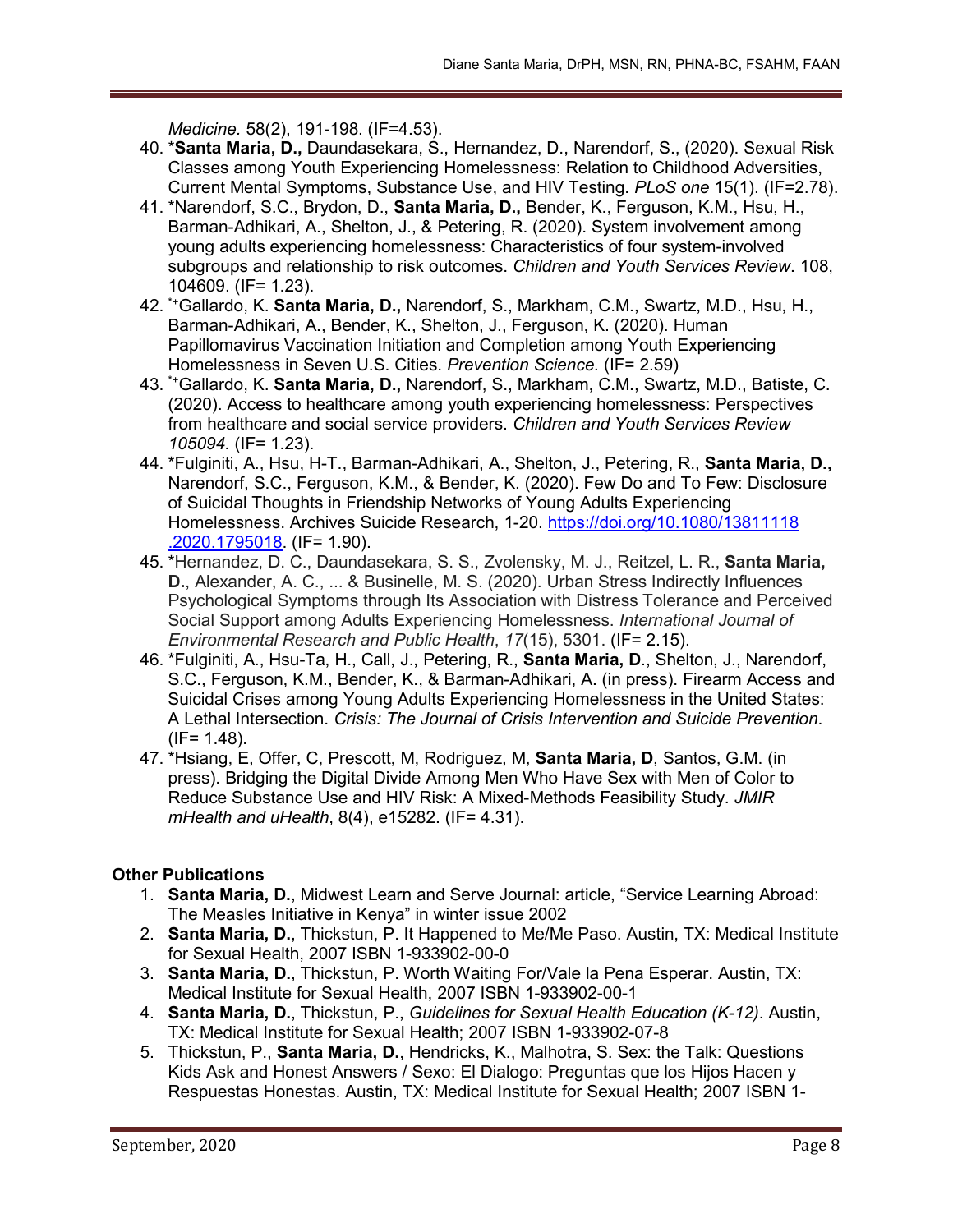933902-17-5

- 6. **Santa Maria, D.**, Thickstun, P. Construyendo Familias Unidas Manual de Participante. Austin, TX: Medical Institute for Sexual Health, 2008
- 7. **Santa Maria, D.**, Thickstun, P. Construyendo Familias Unidas Guia del Entrenador. Austin, TX: Medical Institute for Sexual Health, 2008
- 8. **Santa Maria, D.**, Thickstun, P. Building Family Connections Participant Manual. Austin, TX: Medical Institute for Sexual Health, 2008
- 9. **Santa Maria, D.**, Thickstun, P. Building Family Connections Trainer's Guide. Austin, TX: Medical Institute for Sexual Health, 2008
- 10. Andersen, R., Shuford, J. A., **Santa Maria, D.**, Thickstun, P., Hendricks, K. *Tell Me NOW! Educational Guide.* Austin, TX: Medical Institute for Sexual Health; 2008 ISBN 1- 933902-27-2
- 11. **Santa Maria, D.**, Shuford, J. A., Eckel. A. *Tell Me NOW! Activity Book*, Austin, TX: Medical Institute for Sexual Health; 2008 ISBN 1-933902-28-0
- 12. **Santa Maria, D.**, Environmental Health Chapter 14 (2014) in Community/Public Health Nursing: Promoting the Health of Populations 6<sup>th</sup> ed. Nies, M.A., McEwen, M.
- 13. Narendorf, S., **Santa Maria, D.**, Cooper, J. Youth Count 2.0! Executive Report. May 13, 2015 available at: [http://www.uh.edu/socialwork/\\_docs/Research/FINAL%20R](http://www.uh.edu/socialwork/_docs/Research/FINAL)EPORT% 20YOUTH%20COUNT%202.0.pdf

# **PRESENTATIONS**

### **International**

- 1. Shegog R, McLaughlin J, Markham C, Dcruz J, Dube S, Song H, Ceglio L, **Santa Maria D**, Peskin M, Lahiri C, Williams D, Wilkerson J, Tortolero S. (July, 2014) *Development of an Innovative Home-based Online Game to Prevent HIV/STI and Pregnancy In Middle*  School Youth through Parent-Child Communication. 20<sup>th</sup> International AIDS Conference, Melbourne, Australia
- 2. Cuccaro, P. M., Gabay, E. K., **Santa Maria, D.** Wilkerson, J. M., Misra, S. M., Baumler, E. Healy, C. M., Addy, R. C., Vernon, S. W. (October, 2018). Impact of Comprehensive School-based Vaccination Clinics on Increasing HPV Vaccination Uptake. Paper presented at the 32<sup>nd</sup>International Papillomavirus Conference, Sydney, Australia,
- 3. Gabay, E. K., Vernon, S. W., **Santa Maria, D.** Wilkerson, J. M., Misra, S. M., Baumler, E. Healy, C. M., Addy, R. C., Cuccaro, P. M**.** (October, 2018). *All for Them*: Development of a Parent-focused Social Marketing Campaign to Increase HPV Vaccination. Poster presented at the 32<sup>nd</sup>International Papillomavirus Conference, Sydney, Australia.

### **National**

- 1. **Santa Maria D**, Thickstun P, Hendricks K. (April, 2006) *Guidelines for Sexual Health Education*. Medical Institute for Sexual Health National Conference, Wash D.C.
- 2. **Santa Maria D**, Thickstun P. (May, 2008). *Building Family Connections: A Program Review.* Medical Institute for Sexual Health National Conference Austin, TX
- 3. Malhotra S, **Santa Maria D**. (Oct, 2010). *Evaluation of the Building Family Connections Curriculum Training.* 138th APHA Annual Meeting & Exposition, Denver, CO
- 4. Malhotra S, **Santa Maria D**. Chavarria H., Steiner, M. (Oct, 2010). *[Effectiveness and](https://www.researchgate.net/publication/266902804_Effectiveness_and_utilization_of_a_parent_education_curriculum_A_two-level_evaluation_of_educators_and_parents?ev=prf_pub)  [utilization of a parent education curriculum: A two-level evaluation of educators and](https://www.researchgate.net/publication/266902804_Effectiveness_and_utilization_of_a_parent_education_curriculum_A_two-level_evaluation_of_educators_and_parents?ev=prf_pub)  [parents](https://www.researchgate.net/publication/266902804_Effectiveness_and_utilization_of_a_parent_education_curriculum_A_two-level_evaluation_of_educators_and_parents?ev=prf_pub)*. 138th APHA Annual Meeting & Exposition, Denver, CO
- 5. Malhotra S, **Santa Maria D** Hendricks K. (Oct, 2010*). [Improving parent-child sexual](https://www.researchgate.net/publication/266901943_Improving_parent-child_sexual_health_communication_among_Hispanics?ev=prf_pub)  [health communication among Hispanics](https://www.researchgate.net/publication/266901943_Improving_parent-child_sexual_health_communication_among_Hispanics?ev=prf_pub)*. 138th APHA Annual Meeting & Exposition, Denver, CO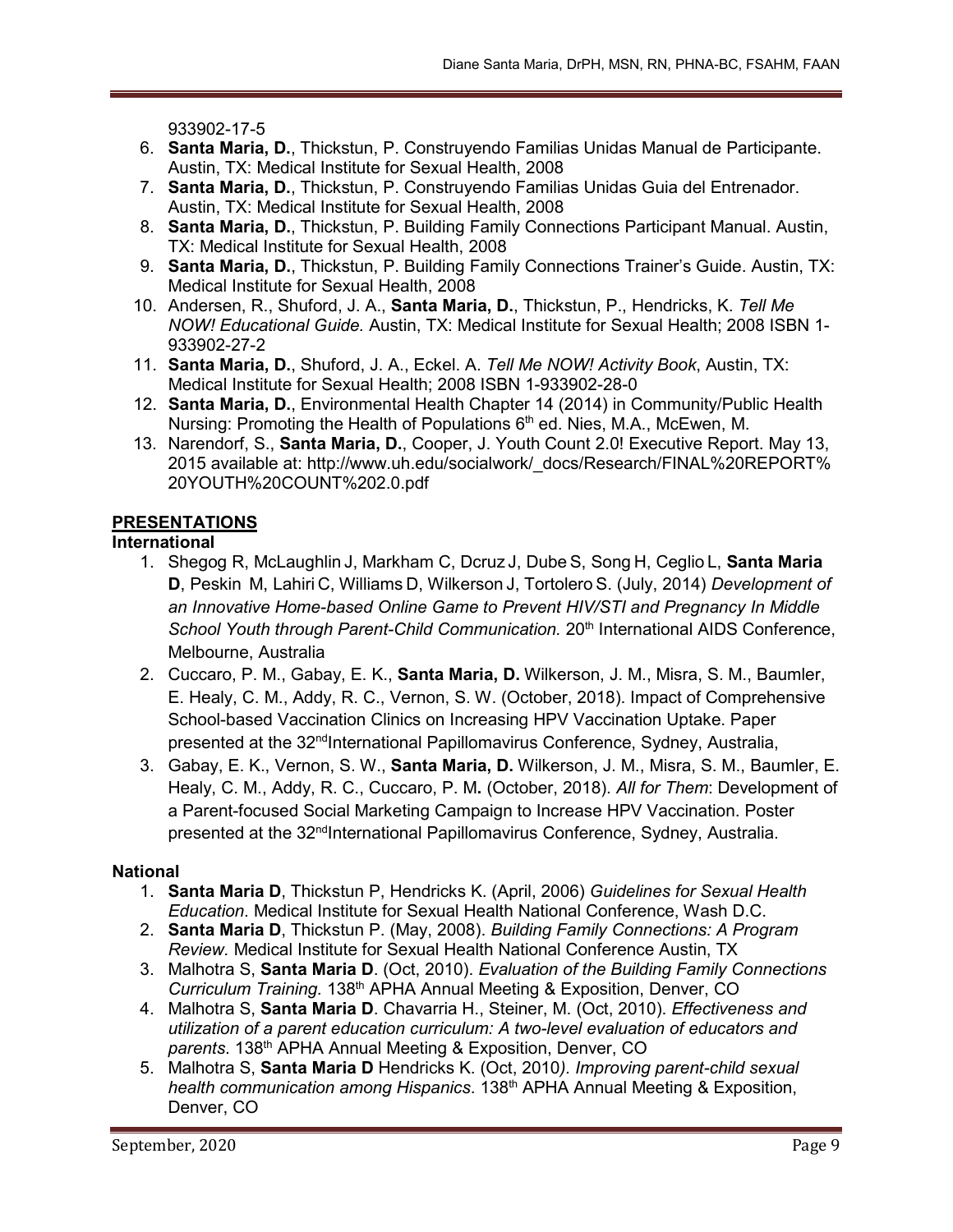- 6. Malhotra S, **Santa Maria D** Hendricks K. (Nov, 2011). *Long-term retention of information and skills in parent-child sexual health communication among Hispanics.* 139th APHA Annual Meeting & Exposition, Wash D.C.
- 7. **Santa Maria D**, Chang M, McCurdy S, Chandra J, Basen-Engquist K. (Feb, 2012). *Parental Factors Related to Weight Management in Survivors of Childhood CNS Tumors: A Qualitative Study.* Association of Maternal and Child Health Programs National Conference, Washington, DC
- 8. Chang M, **Santa Maria D**, McCurdy S, Chandra J, Basen-Engquist K (April, 2014) *Promoting Healthy Dietary and PA Behaviors among Survivors of Childhood CNS Tumors.* Society of Behavioral Medicine, Philadelphia, PA
- 9. **Santa Maria D,** Ha Y, Bezette-Flores N. (April, 2014). *Ten Toes Down: Self-Care Practices of Homeless Youth*. Society of Behavioral Medicine, Philadelphia, PA
- 10. Bezette-Flores N, **Santa Maria D,** Ha Y. (May, 2014). *Familial Factors that Influence Youth Homelessness.* Title IV-E National Roundtable Conference, Galveston, TX
- 11. D'Cruz J, Markham C, Peskin M, **Santa Maria D**, McLaughlin J, Lahiri C, Williams, D, Tortolero, S., Wilkerson, J.M., Dube, S., Song, H., & Shegog, R. (June, 2014). *Beyond The Talk: A Qualitative Review of needs assessment and concept testing of an online home based sexual health life skills training program*. Academy Health Annual Research Mtg., San Diego, CA.
- 12. Shegog R, McLaughlin J, Markham C, Dcruz J, Dube S, **Santa Maria D**, Peskin M, Lahiri C, Wilkerson JM, Tortolero SR (Nov, 2014) *Usability Testing of "The Secret of Seven Stones", An Innovative Home-Based Online Game to Prevent HIV/STI and Pregnancy In Middle School Youth through Parent-Child Communication*. 142nd APHA Annual Meeting & Exposition, New Orleans, LA.
- 13. Ha, Y, **Santa Maria, D.,** Narendorf, S. (Jan, 2015). *Barriers and Facilitators to Use of Shelter Services among Homeless Youth*. Paper Symposium "Interventions for Homeless Young Adults: Outcomes and Implications" The Society for Social Work and Research Conference. New Orleans, LA.
- 14. Childress, S.D., Reitzel, L.R., **Santa Maria, D.M**., Kendzor, D.E., Moisiuc, A., Businelle, M.S. (Mar, 2015). *Relationship of Youth Onset Homelessness with Mental Illness and Substance Use Problems among Homeless Adults*. Poster accepted for presentation at the 15th Annual American Academy of Health Behavior Meeting. San Antonio, Texas.
- 15. **Santa Maria D,** Narendorf S, Ha Y, Bezette-Flores N. (Mar, 2015). Experience of Homelessness and HIV Risk Behaviors in Youth: A Mixed-Methods Study. Society of Adolescent Health and Medicine. Los Angeles, CA.
- 16. **Santa Maria D,** Markham, C, Crandall, S. (Apr, 2015). Intervention to Develop Nurses as Sexual Health Behavior Change Agents: A Mixed-Methods Study. Society of Behavioral Medicine. San Antonio, TX.
- 17. Narendorf, S.C., Cooper, J.A., **Santa Maria, D**., Schieszler, C., Ha, Y. (Apr, 2015) Counting and Surveying Homeless Youth: Lessons learned from a community wide count in Houston, Texas. Poster presented at the Council on Social Work Education Conference, Denver, CO.
- 18. **Santa Maria, D**. & Narendorf, S. (Nov, 2015). Relation between Stress and Sex Behaviors in Homeless Youth. American Public Health Association. Chicago, Il.
- 19. Cox, V., **Santa Maria, D**. & Narendorf, S. (Nov, 2015). Depression, Suicide, and Mental Health Service Utilization of Homeless and Unstably Housed LGBTQ Youth in Houston, TX. American Public Health Association. Chicago, Il.
- 20. Narendorf, S., **Santa Maria, D**. Cross, M., Ha. Y. (Nov, 2015). Relationships between Mental Distress, Stress, and Substance Use Among Homeless Youth. American Public Health Association. Chicago, Il.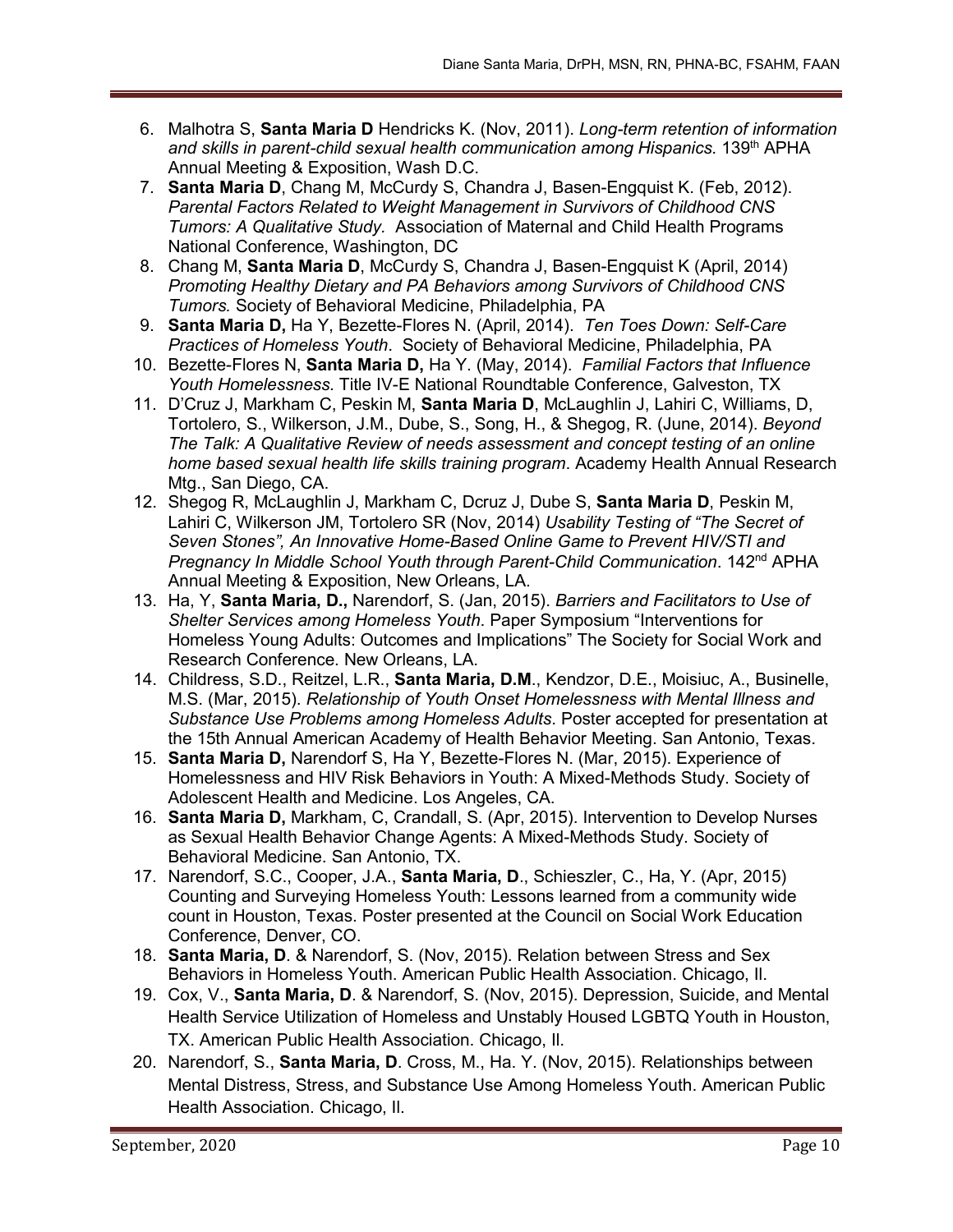- 21. Narendorf, S., Gomez, R. & **Santa Maria, D**. (Jan, 2016) Service Histories, Resources, and Risk Behaviors among Homeless Youth that Aged Out of Foster Care. Society for Social Work Research Conference, Washington DC.
- 22. Berger Cardoso, J., Narendorf, S. & **Santa Maria, D.** (Jan, 2016) Trauma profiles as a predictor of adverse outcomes in homeless young adults. Society for Social Work Research Conference, Washington DC.
- 23. **Santa Maria, D**. & Narendorf, S. (Feb, 2016) Sexual Risk Behaviors in Homeless Youth. Southern Nurses Research Society Conference, Williamsburg, VA.
- 24. **Santa Maria, D**., Cuccaro, P. (Mar, 2016) Mindfulness Intervention with Homeless Youth: A Feasibility Study. Society of Adolescent Health and Medicine Conference, Washington DC.
- 25. **Santa Maria, D**. Padhye, N., Gallardo, K., Johnson-Baker, K., Swain, H., Tortolero-Emery, S., Businelle, M. (Sept, 2016). Use of Ecological Momentary Assessment to Determine the Relation between Stress and Sexual Risk Behaviors among Homeless Youth. Council for the Advancement of Nursing Science (CANS), 2016 State of the Science Congress (Top Rated Podium Presenter Award)
- 26. **Santa Maria D.**, Narendorf, S., Barman-Adhikari, A., Petering, R., Flash, C. (March, 2017). Implications for PrEP Uptake in Homeless Young Adults: A Mixed-Methods Study. Society of Adolescent Health and Medicine. New Orleans, LA.
- 27. Mostajabian, S., **Santa Maria, D.,** Wiemann, C., Bocchini, C., (March, 2017). If You Ask, They Will Tell: Identifying Risk for Human Trafficking Among Homeless Youth. Society of Adolescent Health and Medicine. New Orleans, LA.
- 28. **Santa Maria D.**, Jung, J., Santos, G.M., Businelle, M. (March, 2017). Substance Use Patterns in Homeless Youth: Results of an Ecological Momentary Assessment. Society of Behavioral Medicine. San Diego, CA
- 29. Narendorf, S., Minott, K., Harrell, J., & **Santa Maria, D.** (March, 2017). Understanding and managing mental health symptoms: Perspectives from homeless youth of color. Annual Research and Policy Conference on Child, Adolescent and Young Adult Behavioral Health. Tampa, FL.
- 30. **Santa Maria, D.,** Flash, C., Narendorf, S., Barman-Adhikari, A., Petering, R., Bender, K., Ferguson, K., Hsu, H., Shelton J. (November, 2017). Development of a Nurse Case Management HIV Prevention Intervention for Homeless Young Adults. Association for Nurses in AIDS Care National Conference. Dallas, TX.
- 31. **Santa Maria, D.,** Flash, C., Narendorf, S., Barman-Adhikari, A., Petering, R., Bender, K., Ferguson, K., Hsu, H., Shelton J. (March, 2018). Factors Affecting PrEP and nPEP Uptake among Young Adults Experiencing Homelessness. Society for Adolescent Health and Medicine Conference, Seattle, WA.
- 32. **Santa Maria, D**., Padhye, N., Yang. Y, Gallardo, K. G., Businelle, M. S. (April, 2018). Predicting sexual behaviors among homeless young adults using ecological momentary assessment. Society of Behavioral Medicine, New Orleans, LA.
- 33. **Santa Maria, D.**, Narendorf, S., (May, 2018). Establishing a Healthcare Initiative for Youth Experiencing Homelessness. National Healthcare for the Homeless Council Conference. Minneapolis, MN.
- 34. **Santa Maria, D.**, Markham C., Cron, S., Guilamo-Ramos, V., (Sept., 2018). Reaching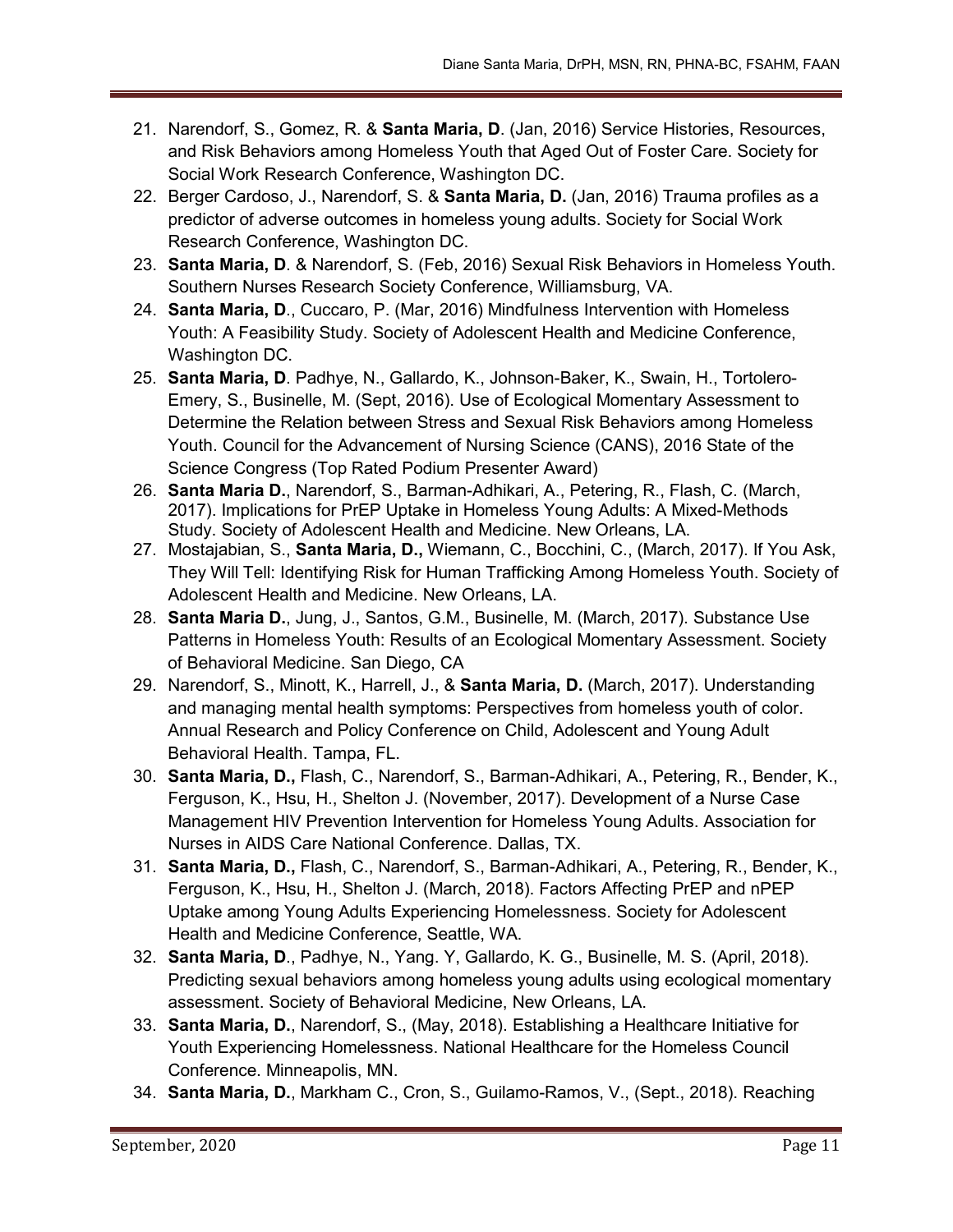Parents Where They Are: Prevention in the Community. Council for the Advancement of Nursing Science: State of the Science Conference. Washington D.C.

- 35. **Santa Maria, D.** Mostajanan, S., Weimann, C., Newlin, L., Cooper, J., Bocchini, C. (March, 2019). Entry into Human Trafficking: It's Often the Ones Closest to Us. The Society for Adolescent Health and Medicine Conference. Washington, D.C.
- 36. Gallardo, K., **Santa Maria, D.,** Markham, C., Narendorf, S., Swartz, M., Barman-Adhikari, A., & Hsu, T. (March, 2019). Human Papillomavirus Vaccination Uptake among Homeless Young Adults. Society of Behavioral Medicine. Washington, DC.
- 37. **Santa Maria,** D., Paul, M., Quadri, Y., Lightfoot, M., Nyamathi, A., Sims, A., Flash, C., Padhye, N. (Nov, 2019). Come As You Are – Designing a Nurse Case Management HIV Prevention Intervention among Youth Experiencing Homelessness. Association of Nurses in AIDS Care. Portland, OR.
- 38. **Gallardo, K.R.**, Santa Maria, D., Narendorf, S., Markham, C., & Swartz, M.D. (2020). Hidden champions: Exploring supportive family relationships of youth experiencing homelessness. American Public Health Association Annual Meeting & Expo, Oct. 24-28, Virtual Conference.

## **Regional/State**

- 1. **Santa Maria D.** (Feb, 2003). *East Cleveland Immunization Program: Community-based Assessment and Intervention*. Midwest Nurses Research Society Conference Lansing, MI.
- 2. **Santa Maria D**., Thickstun P. (Aug, 2006). *Bloodborne Pathogen Training and Bloodborne Pathogens: The Law*. HIV Prevention and School Policy School Nurse Training Austin, TX
- 3. **Santa Maria D**. (June, 2007). *Guidelines for Sexual Health Education and Emotional Consequences of Adolescent Sex.* Teachers Training Conference Pawley Island, SC
- 4. **Santa Maria D**, Thickstun P, Chavarria H. (Apr, 2008) *Building Family Connections Curriculum Training*. Seattle, WA
- 5. **Santa Maria D**, Thickstun P, Chavarria H. (Apr, 2009) *Building Family Connections Curriculum Training.* El Paso, TX
- 6. **Santa Maria D.** (Feb, 2010) *Evaluation of the Building Family Connections Curriculum Training.* 17th Texas HIV/STD Conference oral presentation, Austin, TX
- 7. **Santa Maria D.** (Apr, 2010). *Teenage Pregnancy Overview.* The Medical Institute Clinical Intervention Seminar, Austin, TX
- 8. Chang M, **Santa Maria D**, McCurdy S, Li R, Dillon, L, Huang J, Patrick K, Chandra J, Basen-Engquist K. (Nov, 2011). *Weight Management Perspectives from Survivors of Childhood CNS tumors, Parents, and Health Care Providers*. AICR 2011 Annual Research Conference on Food, Nutrition, Physical Activity and Cancer, Washington, DC.
- 9. Chang M, **Santa Maria D,** McCurdy S, Chandra J, Basen-Engquist K. (June, 2012). *Parental Factors Related to Weight Management in Survivors of Childhood CNS Tumors: A Qualitative Study.* UT MD Anderson 16<sup>th</sup> Annual Trainee Research Day 2012, Houston, TX.
- 10. **Santa Maria D,** Chang M, McCurdy S, Chandra J, Basen-Engquist K. (Feb, 2013). *Parental Factors Related to Weight Management in Survivors of Childhood CNS Tumors: A Qualitative Study*. UT MD Anderson Cancer Survivorship Retreat 2013, Houston, TX.
- 11. **Santa Maria D**, (Sept, 2013) *Mental Health and Self-harm in School-aged Children*. Galveston-Houston Arch Diocese School Nurse and Counselor Conference, Houston,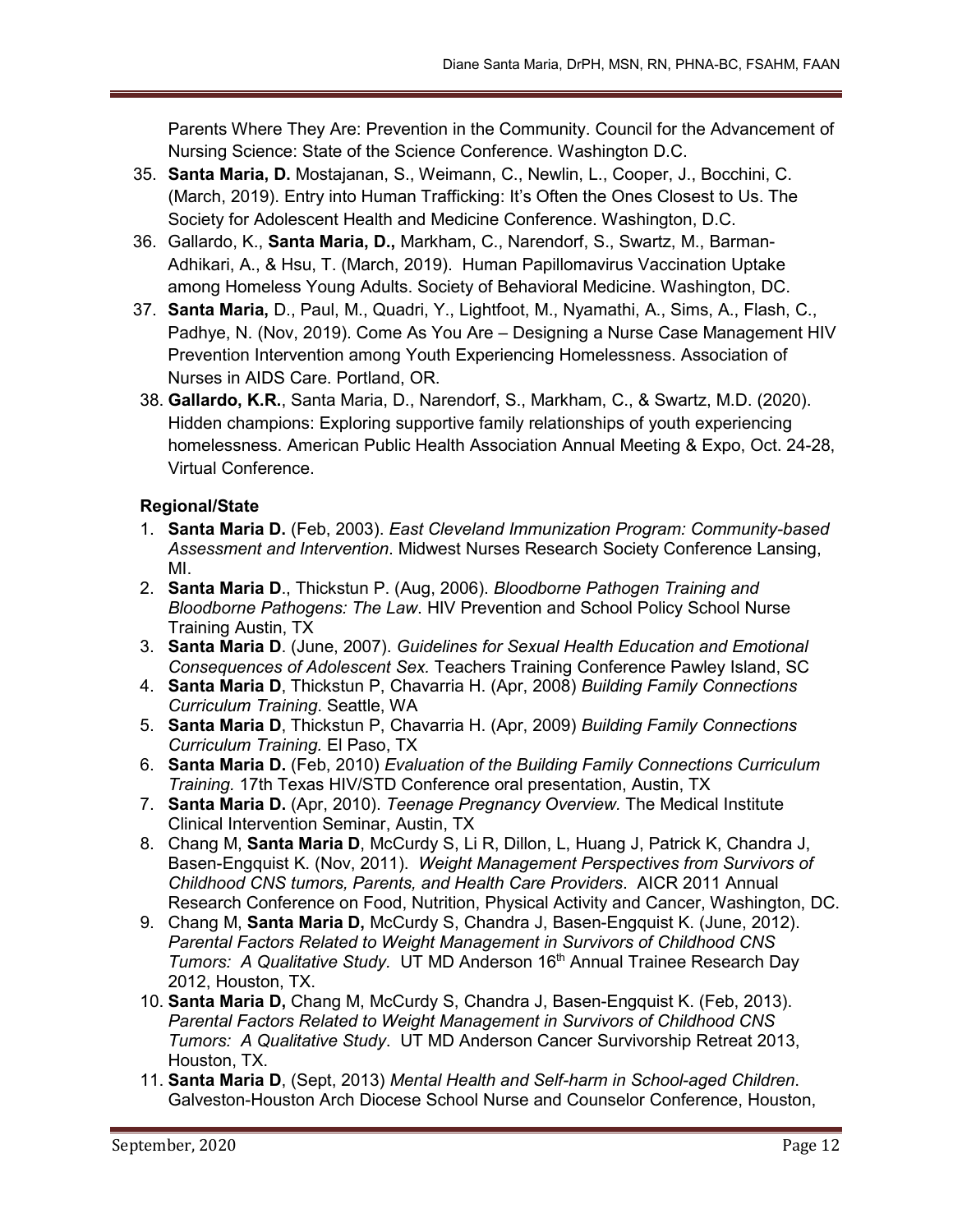TX

- 12. Childress, S.D., Reitzel, L.R., **Santa Maria, D.M.,** Kendzor, D.E., Moisiuc, A., Businelle, M.S. (Mar, 2014). *Relationship of Youth Onset Homelessness with Mental Illness and Substance Use Problems among Homeless Adults*. Annual American Academy of Health Behavior. San Antonio, Texas.
- 13. Childress, S., Reitzel, L. R., **Santa Maria, D**., Kendzor, D. E., & Moisiuc, A., Businelle, M.S. (Apr, 2014). *Associations of early onset homelessness with mental illness and substance use problems among homeless adults.* Houston Symposium for Research in Education and Psychology. Houston, Texas.
- 14. **Santa Maria D,** Ha Y, Bezette-Flores N. (May, 2014). *Exploring Youth Homelessness.* Homeless Youth Network Forum, Houston, TX.
- 15. Ceglio, L., Markham, C., Peskin, M., **Santa Maria, D**., McLaughlin, J., Lahiri, C., Williams, D., Tortolero, S., Wilkerson, J.M., Dube, S., Song, H., & Shegog, R. (June 2014). *The Secret Of Seven Stones: Developing a Serious Game for Family-Based Life Skills Development*. Emerging TE(X)CHS Conference, Houston, TX.
- 16. Dube, S., Dcruz, J., Markham, C., Peskin, M., **Santa Maria, D.,** McLaughlin, J., Lahiri, C., Williams, D., Wilkerson, J.M., Song, H., Ceglio, L., Tortolero, S., & Shegog, R. (Aug, 2014). *Usability Testing of an Online Home-Based Adventure Game for Adolescent Sexual Health Education*. 2014 Texas HIV-STD Conference, Austin, TX.
- 17. Shegog R, McLaughlin J, Markham C, Dcruz J, Dube S, **Santa Maria D**, Peskin M, Lahiri C, Wilkerson JM, Tortolero SR (Oct, 2014). The Secret of Seven Stones: Development of an Innovative Home-based Online Game to Prevent HIV/STI and Pregnancy in Middle School Youth through Parent-Child Communication. Innovation and Automation Dual Conference, National Aeronautic and Space Administration (NASA), Clear Lake, TX.
- 18. **Santa Maria, D.** (Nov, 2018). Raw and Uncut: Missed Conversations Between Youth of Colors and Providers Expert Panel. Texas HIV/STD Conference. (Invited).
- 19. **Santa Maria, D.,** Suchting, R., Businelle, M. (April, 2019). Sheltering Patterns and Predictors among Youth Experiencing Homelessness. Midwest Sociological Society. Chicago, IL. (Invited).
- 20. Sims, A., **Santa Maria, D.** (Mar, 2020). Come as you Are, Assessing the Efficacy of a Nurse Case Management HIV Prevention Intervention among Youth Experiencing Homelessness. Biomedical HIV Prevention Summit. Houston, TX (Invited).

### **Local**

- 1. **Santa Maria D.** (March, 2012) Cybersafety The Crucial Role of Parents. St. Laurence School Parent-Teacher Association presentation, Sugarland, TX
- 2. **Santa Maria D.** (Nov, 2013). Becoming an Askable Parent- How to Talk to your Kids about Sex. St.Helen School and Parish presentation, Pearland, TX
- 3. **Santa Maria D.** (March, 2014) *Nursing in the Global World.* Houston Global Health Collaborative's Connect 2014 Conference. Houston, TX (Invited)
- 4. **Santa Maria D,** Ha Y, Bezette-Flores N. (May, 2014). *Developing a Homeless Youth Count: Findings from Focus Groups and Surveys with Homeless Youth >25 yrs old*. Homeless Youth Network Forum, Houston, TX (Invited)
- 5. **Santa Maria D,** Narendorf S., Cooper J. (Nov, 2014). *Preliminary Results of the Youth Count 2.0 Survey*. Homeless Youth Network Forum, Houston, TX (Invited)
- 6. **Santa Maria D,** Narendorf S., (Nov, 2014). *Health of Homeless Youth in Houston, TX*. University of Texas School of Public Health. Houston, TX (Invited)
- 7. **Santa Maria D,** Narendorf S., (Jan, 2015). *Health of Homeless Youth in Houston, TX.*  University of Texas School of Medicine. Houston, TX (Invited)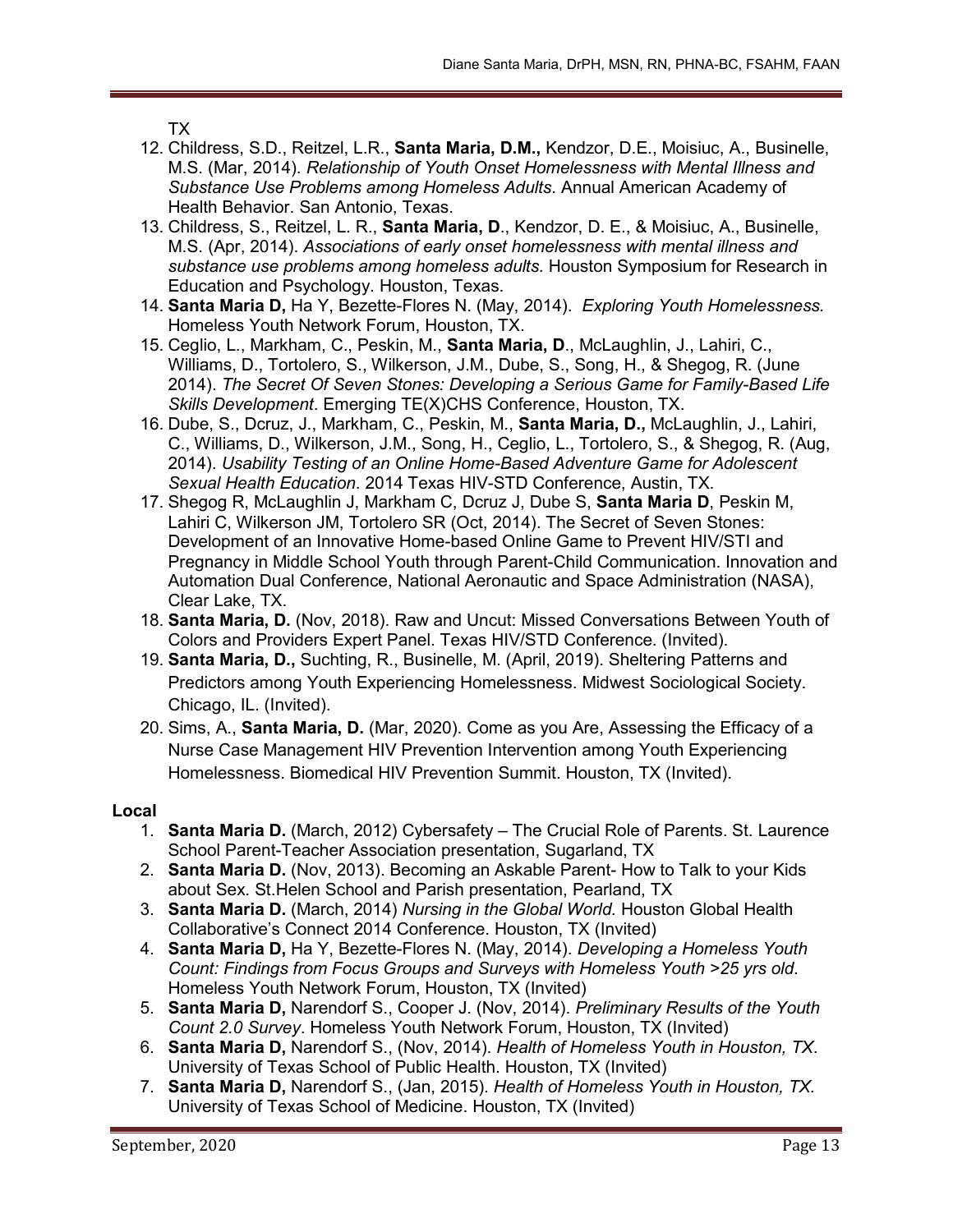- 8. Narendorf S., **Santa Maria D,** Cooper J. (May, 2015). Youth Count 2.0! Full Report of Findings. Homeless Youth Network Community Forum (Invited)
- 9. **Santa Maria D.** Markham C., Crandall S. (June, 2015). Intervention to Develop Student Nurses as Adolescent Sexual Health Behavior Change Agents: A Mixed-Methods Study. Advances in Teaching and Learning. Houston, TX.
- 10. **Santa Maria D.** (Nov, 2015). Relation between Stress and Sexual Behaviors on Homeless Youth. University of Houston Department of Psychology, Education and Health Colloquium. (Invited)
- 11. **Santa Maria D,** (Jan, 2016). *Health of Homeless Youth in Houston, TX.* University of Texas School of Medicine. Houston, TX (Invited)
- 12. **Santa Maria D,** Narendorf S., (Jan, 2016). *Health of Homeless Youth in Houston, TX.*  University of Texas School of Medicine. Houston, TX (Invited)
- 13. **Santa Maria D.** (Sept, 2016). *HPV Vaccination Interventions with Latino Families.* University of Houston Latino Health Summit. Houston, TX (Invited).
- 14. **Santa Maria D.** (Oct, 2016) *Sexual Risks among Homeless Youth.* Transforming Communities for Youth: Building Capacity and Collaboration for Health & Safety Conference Houston Health Department Panelist (Invited).
- 15. Padhye, N., **Santa Maria D.,** Yang, Y., Gallardo K., Businelle, M. (June, 2017). *Drug Use and Sexual Risks among Homeless Youth: Results of an Ecological Momentary Assessment.* UTHealth Cizik School of Nursing, Research Day, Houston, TX.
- 16. **Santa Maria, D.** Drake, S. (Oct, 2017). Homelessness, sexual assault, and Post-sexual assault examination. Sexual Assault Nurse Examiners- Adult Training. UTHealth Cizik School of Nursing, Houston, TX. (Invited).
- 17. **Santa Maria, D.,** Drake, S. (Apr, 2017). Homelessness, sexual assault, and Post-sexual assault examination. Sexual Assault Nurse Examiners- Pediatrics Training. UTHealth Cizik School of Nursing, Houston, TX. (Invited).
- 18. **Santa Maria, D.** (Aug, 2018). HPV Vaccination among School-aged Youth. Houston Independent School District School Nursing Annual conference. Houston, TX (Invited).
- 19. **Santa Maria, D.** (Oct, 2019). Homelessness, sexual assault, and Post-sexual assault examination. Sexual Assault Nurse Examiners- Pediatric and Adult Training. Crime Stoppers Texas Forensic Nurse Examiners. (Invited).
- 20. **Santa Maria, D.** (Nov, 2019). Achieving Health Despite Experiencing Youth Homelessness. Harris County Psychiatric Center Grand Rounds. (Invited).
- 21. **Santa Maria, D.** (Nov, 2019). Achieving Health Despite Experiencing Youth Homelessness. UT HOMES Clinic McGovern Medical School Seminar Series. (Invited).
- 22. **Santa Maria, D.** (Jan, 2020). kNOw Poverty Summit Expert Panel. University of St. Thomas. (Invited).

### **PROFESSIONAL SERVICE**

| <b>Journal Manuscript Reviewer</b> | <b>Role</b>                | <b>Date</b>    |
|------------------------------------|----------------------------|----------------|
| Culture, Health, and Sexuality     | <b>Manuscript Reviewer</b> | 2013           |
| Journal of Adolescent Health       | <b>Manuscript Reviewer</b> | 2013-15, 17-19 |
| Journal of Pediatric Nursing       | <b>Manuscript Reviewer</b> | 2013-17, 19    |
| Journal of Early Adolescence       | <b>Manuscript Reviewer</b> | 2014-15        |
| Nicotine and Tobacco Research      | <b>Manuscript Reviewer</b> | 2014-15        |
| <b>Evaluation Review</b>           | <b>Manuscript Reviewer</b> | 2014-15        |
| Reproductive Health Journal        | <b>Manuscript Reviewer</b> | 2015           |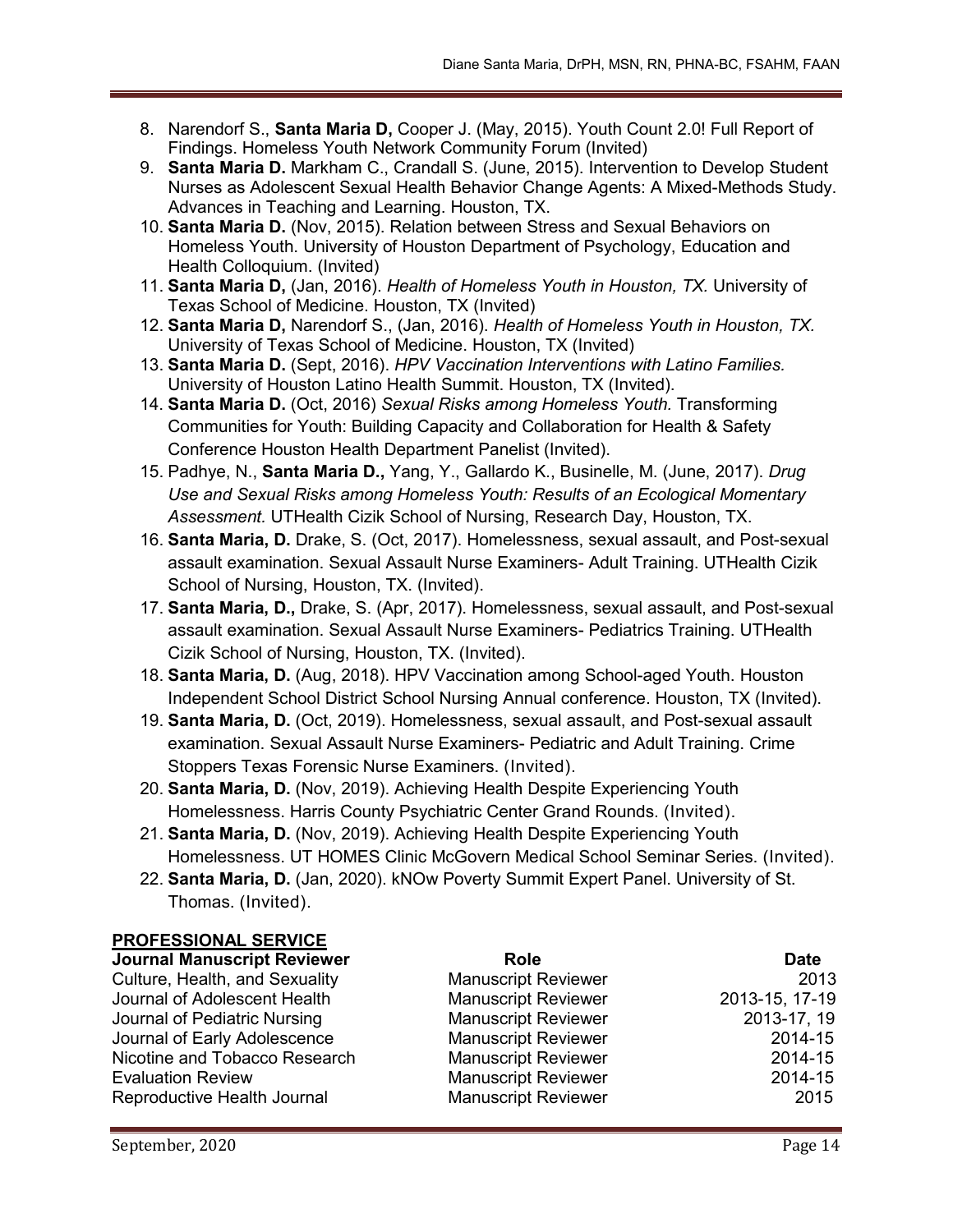| <b>Societies</b><br><b>BMC Public Health</b><br>Parenting: Science and Practice<br><b>Health Education and Research</b><br>Journal for the Poor and Underserved<br><b>Translational Behavioral Medicine</b><br>Journal of Urban Health<br>Journal of Child and Ado Sub Abuse<br>Journal of Medical Internet Research<br><b>AIDS Education and Prevention</b><br><b>Youth and Society</b><br><b>Public Health Nursing</b>        | <b>Manuscript Reviewer</b><br><b>Manuscript Reviewer</b><br><b>Manuscript Reviewer</b><br><b>Manuscript Reviewer</b><br><b>Manuscript Reviewer</b><br><b>Manuscript Reviewer</b><br><b>Manuscript Reviewer</b><br><b>Manuscript Reviewer</b><br><b>Manuscript Reviewer</b><br><b>Manuscript Reviewer</b><br><b>Manuscript Reviewer</b><br><b>Manuscript Reviewer</b> | 2015<br>2016<br>2016<br>2016<br>2017, 18<br>2017<br>2018<br>2018<br>2018, 19<br>2018, 19<br>2018, 19<br>2019 |
|---------------------------------------------------------------------------------------------------------------------------------------------------------------------------------------------------------------------------------------------------------------------------------------------------------------------------------------------------------------------------------------------------------------------------------|----------------------------------------------------------------------------------------------------------------------------------------------------------------------------------------------------------------------------------------------------------------------------------------------------------------------------------------------------------------------|--------------------------------------------------------------------------------------------------------------|
| <b>Other Editorial and Review Activities</b>                                                                                                                                                                                                                                                                                                                                                                                    |                                                                                                                                                                                                                                                                                                                                                                      |                                                                                                              |
| Pre- and post-doctoral abstract review, UTH Cizik School of Nursing                                                                                                                                                                                                                                                                                                                                                             |                                                                                                                                                                                                                                                                                                                                                                      | 2013                                                                                                         |
| PhD writing award, UT Cizik School of Nursing                                                                                                                                                                                                                                                                                                                                                                                   |                                                                                                                                                                                                                                                                                                                                                                      | 2014, 16                                                                                                     |
| National Institutes of Health Grants Reviewer                                                                                                                                                                                                                                                                                                                                                                                   |                                                                                                                                                                                                                                                                                                                                                                      |                                                                                                              |
| Psychosocial Development, Risk, and Prevention (PDRP)<br>National Institutes of Health Ad Hoc Grants Reviewer                                                                                                                                                                                                                                                                                                                   |                                                                                                                                                                                                                                                                                                                                                                      | 2017                                                                                                         |
| NICHD Special Emphasis Panel (UG3/UH3; Adolescent HIV Prevention and Care<br>Continuum in Resource Limited Settings; 2018/05 ZHD1 DSR-N 52)<br>Association for Nurses in AIDS Care Conference Abstract Reviewer<br>Society for Adolescent Health and Medicine Conference Abstract Reviewer<br>National Institutes of Health Ad Hoc Grants Reviewer<br>NINR Special Emphasis Panel (ZNR1/W19, R34 clinical trial planning grant) |                                                                                                                                                                                                                                                                                                                                                                      | 2018<br>2018<br>2018<br>2019                                                                                 |
|                                                                                                                                                                                                                                                                                                                                                                                                                                 |                                                                                                                                                                                                                                                                                                                                                                      |                                                                                                              |
| <b>Professional Organization Leadership Roles</b><br>Society of Behavioral Medicine                                                                                                                                                                                                                                                                                                                                             |                                                                                                                                                                                                                                                                                                                                                                      | 2015-2016                                                                                                    |
| Conference Program Committee: Behavioral Medicine at a Crossroads: 21st Century                                                                                                                                                                                                                                                                                                                                                 |                                                                                                                                                                                                                                                                                                                                                                      |                                                                                                              |
| <b>Challenges and Solutions</b>                                                                                                                                                                                                                                                                                                                                                                                                 |                                                                                                                                                                                                                                                                                                                                                                      |                                                                                                              |
| Society of Adolescent Health and Medicine,                                                                                                                                                                                                                                                                                                                                                                                      |                                                                                                                                                                                                                                                                                                                                                                      | 2015-present                                                                                                 |
| Sexual and Reproductive Health Committee                                                                                                                                                                                                                                                                                                                                                                                        |                                                                                                                                                                                                                                                                                                                                                                      |                                                                                                              |
| Society of Adolescent Health and Medicine,                                                                                                                                                                                                                                                                                                                                                                                      |                                                                                                                                                                                                                                                                                                                                                                      |                                                                                                              |
| Nursing Research Special Interest Group Co-Chair ('17) Chair ('18-19)<br>Texas SAHM Chapter Member-at-Large ('17-'19) Vice President ('19)                                                                                                                                                                                                                                                                                      |                                                                                                                                                                                                                                                                                                                                                                      | 2017-2019<br>2017-present                                                                                    |
| Runaway and Homeless Youth Special Interest Group Co-Chair                                                                                                                                                                                                                                                                                                                                                                      |                                                                                                                                                                                                                                                                                                                                                                      | 2019-present                                                                                                 |
| <b>Educational Session Working Group</b>                                                                                                                                                                                                                                                                                                                                                                                        |                                                                                                                                                                                                                                                                                                                                                                      | 2019-present                                                                                                 |
| International Association of Adolescent Health                                                                                                                                                                                                                                                                                                                                                                                  |                                                                                                                                                                                                                                                                                                                                                                      | 2019-present                                                                                                 |
| Scientific Program Committee for the 12 <sup>th</sup> World Congress, Lima, Peru                                                                                                                                                                                                                                                                                                                                                |                                                                                                                                                                                                                                                                                                                                                                      |                                                                                                              |
| <b>Associations</b>                                                                                                                                                                                                                                                                                                                                                                                                             |                                                                                                                                                                                                                                                                                                                                                                      | <b>Date</b>                                                                                                  |
| American Nurses Association (Texas)                                                                                                                                                                                                                                                                                                                                                                                             |                                                                                                                                                                                                                                                                                                                                                                      | 2003, '05, '09, '13-present                                                                                  |
| Sigma Theta Tau Nurses Honor Society: Alpha Mu chapter                                                                                                                                                                                                                                                                                                                                                                          |                                                                                                                                                                                                                                                                                                                                                                      | 1999-present                                                                                                 |
| National Peace Corps Association: Friends of the Dominican Republic                                                                                                                                                                                                                                                                                                                                                             |                                                                                                                                                                                                                                                                                                                                                                      | 1999-present                                                                                                 |
| <b>American Public Health Association</b><br>Center for AIDS Research (CFAR) Texas Medical Center                                                                                                                                                                                                                                                                                                                               |                                                                                                                                                                                                                                                                                                                                                                      | 2009, 2013-present<br>2013-2016                                                                              |
| Society for Adolescent Health and Medicine                                                                                                                                                                                                                                                                                                                                                                                      |                                                                                                                                                                                                                                                                                                                                                                      | 2013-present                                                                                                 |
| Sigma Theta Tau Nurses Honor Society: Zeta Pi chapter                                                                                                                                                                                                                                                                                                                                                                           |                                                                                                                                                                                                                                                                                                                                                                      | 2013-present                                                                                                 |
| International Association of Adolescent Health                                                                                                                                                                                                                                                                                                                                                                                  |                                                                                                                                                                                                                                                                                                                                                                      | 2014-present                                                                                                 |
| Society for Behavioral Medicine                                                                                                                                                                                                                                                                                                                                                                                                 |                                                                                                                                                                                                                                                                                                                                                                      | 2014-present                                                                                                 |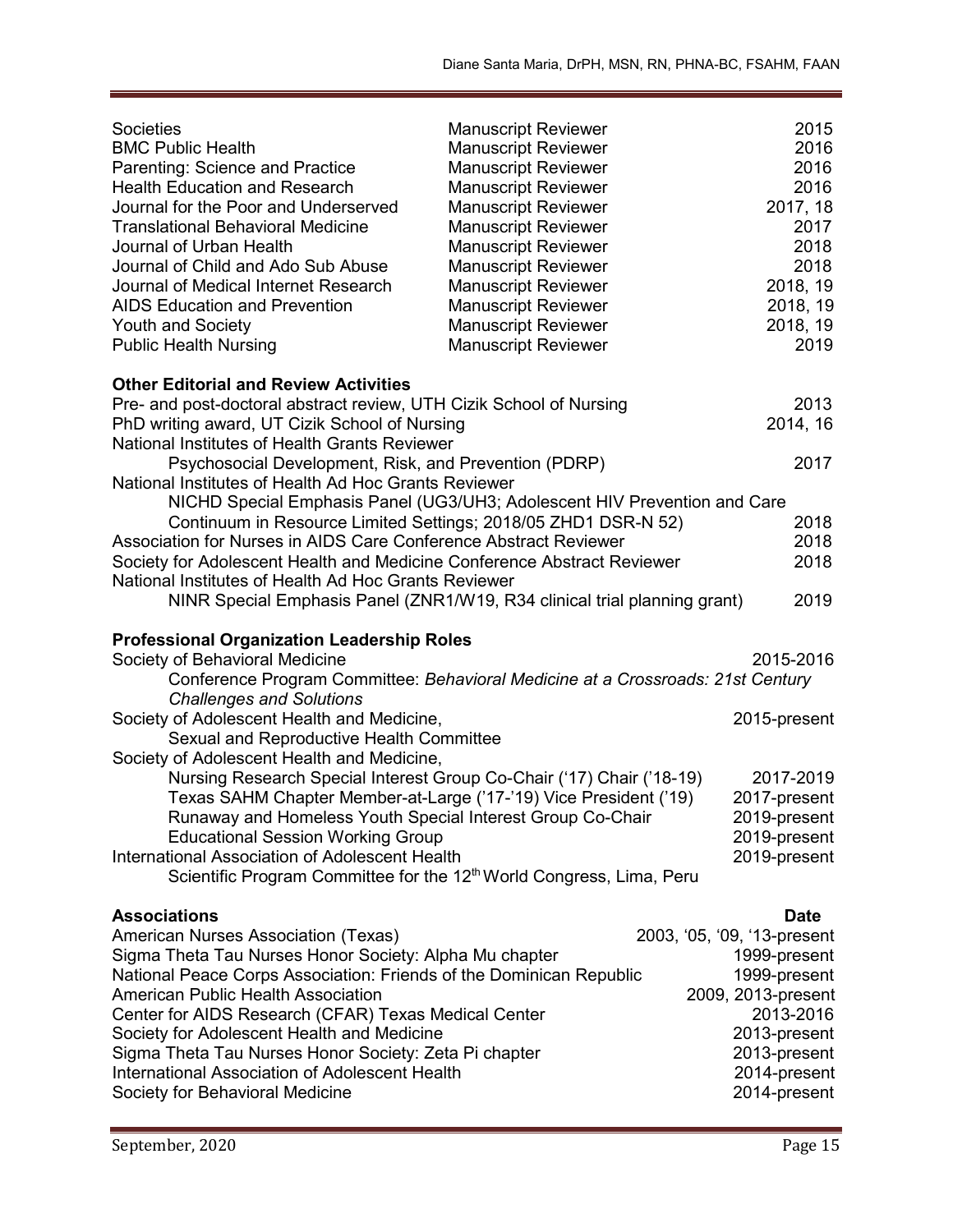| <b>Southern Nurses Research Society</b><br>Association of Nurses in AIDS Care<br>Texas Association of Deans, Directors, or Professional Nursing Programs<br>Texas Organization of Baccalaureate and Graduate Nursing Education |                                       | 2015-present<br>2017-present<br>2018-present<br>2018-present |
|--------------------------------------------------------------------------------------------------------------------------------------------------------------------------------------------------------------------------------|---------------------------------------|--------------------------------------------------------------|
| <b>Institutional Service</b><br><b>Institution Committee</b>                                                                                                                                                                   | <b>Role</b>                           | <b>Date</b>                                                  |
| Faculty Life Council- Policy review subcommittee<br><b>UTHealth Cizik School of Nursing</b>                                                                                                                                    | Chair                                 | 2013-2014                                                    |
| <b>Faculty Development Committee</b><br><b>UTHealth Cizik School of Nursing</b>                                                                                                                                                | Member                                | 2013-2015                                                    |
| <b>Baccalaureate Council</b><br><b>UTHealth Cizik School of Nursing</b>                                                                                                                                                        | Member                                | 2013-2018                                                    |
| <b>By-laws Committee</b><br><b>UTHealth Cizik School of Nursing</b>                                                                                                                                                            | Member                                | 2013, 2016                                                   |
| <b>Faculty Life Council</b><br><b>UTHealth Cizik School of Nursing</b>                                                                                                                                                         | Member                                | 2013-2015                                                    |
| <b>Prevention Research Center</b><br><b>UTHealth School of Public Health</b>                                                                                                                                                   | Member                                | 2013-present                                                 |
| <b>PhD Council</b><br><b>UTHealth Cizik School of Nursing</b>                                                                                                                                                                  | Member                                | 2014-present                                                 |
| Director of Center of Nursing Research Search Committee Member<br><b>UTHealth Cizik School of Nursing</b>                                                                                                                      |                                       | 2015-2016                                                    |
| UTHealth Research Conflicts of Interest Committee<br><b>UTHealth Population Health Initiative</b>                                                                                                                              | Member<br>Member                      | 2015-2019<br>2019-2020                                       |
| <b>Research Advisory Council</b>                                                                                                                                                                                               | Member                                | 2017-2019                                                    |
| Dean's Faculty Search Committee                                                                                                                                                                                                | Member                                | 2018-2019                                                    |
| <b>Community Service</b><br>Organization                                                                                                                                                                                       | <b>Role</b>                           | <b>Date</b>                                                  |
| <b>Health Professionals Serving Humanity</b><br>Honduras                                                                                                                                                                       | Hurricane Mitch response team         | 1999                                                         |
| <b>American Red Cross</b><br>Kenya                                                                                                                                                                                             | <b>Measles Vaccination Initiative</b> | 2003                                                         |
| Saddle Light Therapeutic Riding Center                                                                                                                                                                                         | Volunteer grant writer                | 2005                                                         |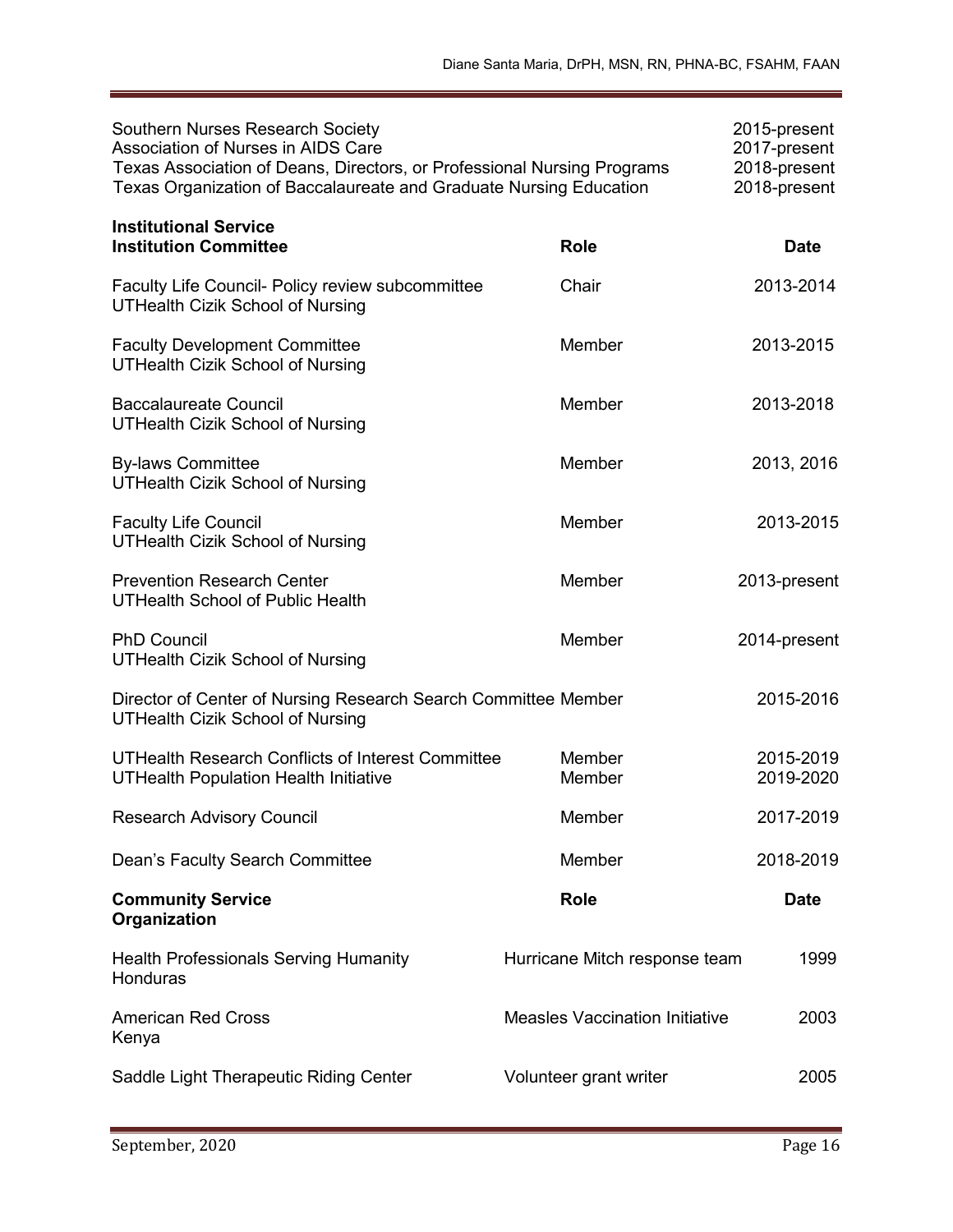| <b>National Peace Corps Association</b>                                                                  |                                                      | Returned volunteer mentor                                            | 2005-present           |
|----------------------------------------------------------------------------------------------------------|------------------------------------------------------|----------------------------------------------------------------------|------------------------|
| <b>Centers for Disease Control and Prevention</b><br>Division of Adolescent School Health<br>Atlanta, GA |                                                      | NGO panel member                                                     | 2009                   |
| <b>Covenant House Texas</b>                                                                              |                                                      | Volunteer                                                            | 2009-present           |
| <b>Coalition for the Homeless</b><br>Homeless in Houston Community Assessment                            |                                                      | Volunteer                                                            | 2009-2010<br>2013-2014 |
| Children at Risk Center for Parenting and Family<br>Well-Being                                           |                                                      | Program and Infrastructure<br>advisory group member                  | 2013                   |
| <b>Houston NEST-LGBTQ Youth Homelessness</b><br>Initiative                                               |                                                      | Research/Data Committee<br>Member                                    | 2014                   |
| Houston Department of Health and Human<br><b>Services</b>                                                |                                                      | <b>STRYVE Houston (Youth Voice,</b><br>Health, and Safety) Coalition | 2014-15                |
| <b>Opportunity Youth Committee</b><br>Rice University, Kinder Institute for Urban Research               |                                                      | Advisory member                                                      | 2016-present           |
| <b>Texas Network of Youth Services</b>                                                                   |                                                      | <b>Board Member</b>                                                  | 2019-present           |
| <b>Courses Taught</b><br><b>Institution</b>                                                              | <b>Course</b>                                        |                                                                      | <b>Date</b>            |
| University of Texas<br><b>Cizik School of Nursing</b><br>Houston, TX                                     | Clinical                                             | <b>Community/Public Health Nursing</b>                               | 2009-2018              |
| University of Texas<br>School of Public Health<br>Houston, TX                                            | Theory II (PH 1112)                                  | <b>Teacher Assistant for Health Promotion</b>                        | 2010                   |
| University of Texas<br>School of Public Health<br>Houston, TX                                            | Teacher Assistant for<br><b>Intervention Mapping</b> |                                                                      | 2010                   |
| University of Texas<br><b>Cizik School of Nursing</b><br>Houston, TX                                     |                                                      | <b>Community/Public Health Nursing</b><br>(BSN Course Lead 2014-15)  | 2013-2018              |
| University of Texas<br>Cizik School of Nursing<br>Houston, TX                                            |                                                      | Advanced Research Methods II<br>(PhD Course N7542 Co-lead)           | 2018                   |

**Guest lectures:** Adolescent Sexual Health course (School of Public Health); Healthcare for the Homeless (School of Medicine); School of Nursing PhD courses (7552, 7501, 7506); DNP